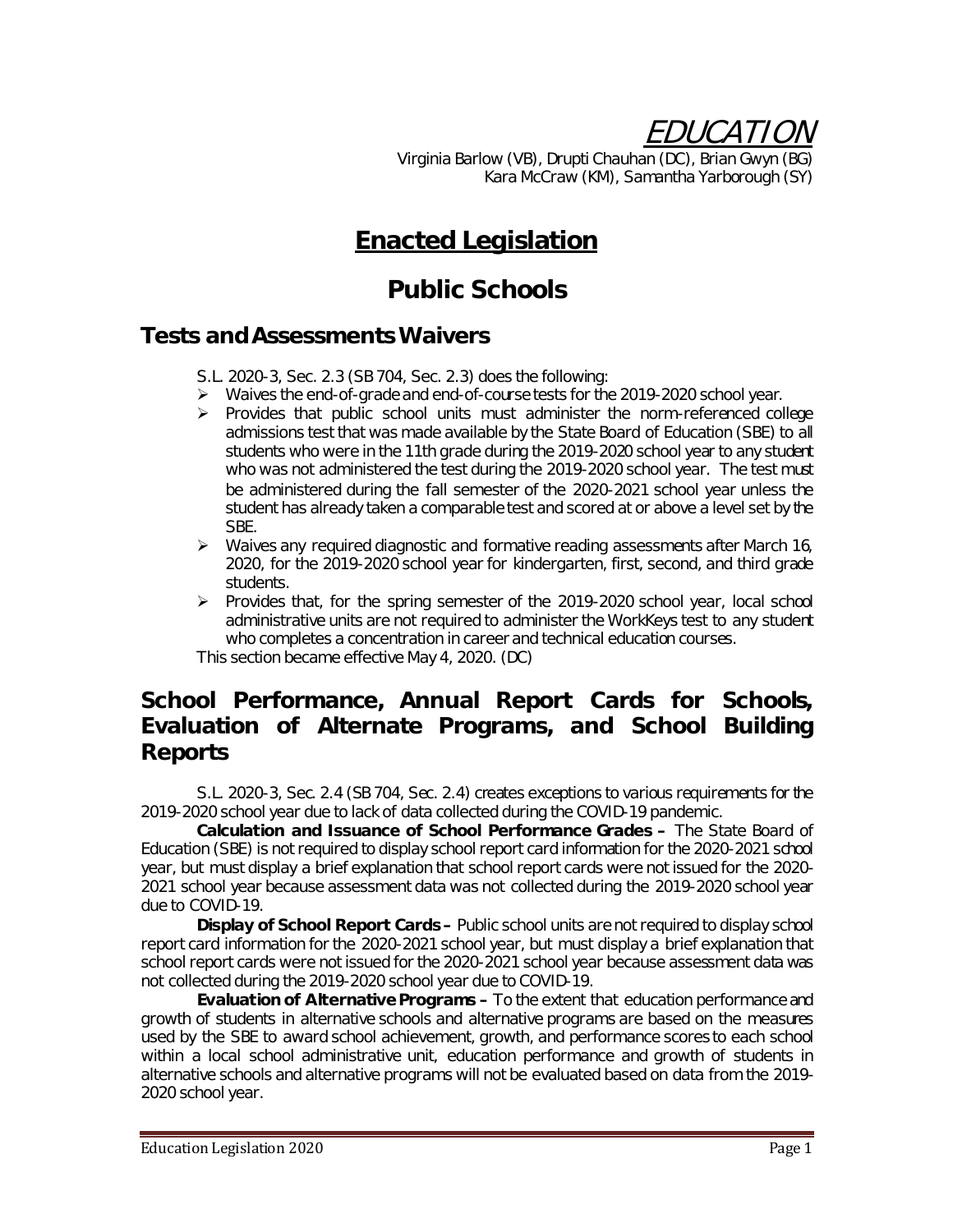**School Building Reports –** The requirement for local school administrative units to produce and make public a school building report does not apply for the October 15, 2020, report based on building-level data from the 2019-2020 school year.

This section became effective May 4, 2020. (SY)

### **Low-Performing School Waivers**

S.L. 2020-3, Sec. 2.5 (SB 704, Sec. 2.5) waives the requirement to identify new lowperforming schools, new continually low-performing schools, and new low-performing local school administrative units, and maintains identifications based on 2018-2019 data.

This section became effective May 4, 2020. (BG)

# **Innovative School District**

S.L. 2020-3, Sec. 2.6 (SB 704, Sec. 2.6) prohibits the State Board of Education from identifying any additional schools as qualifying schools for the Innovative School District based on data from the 2019-2020 school year. Any schools that were identified as qualifying schools for the 2019-2020 school year based on 2018-2019 school year data will remain on the qualifying list. The lowest scoring qualifying school in the State identified based on the school performance score calculated from 2020-2021 school year data will become an innovative school in the 2022-2023 school year.

This section became effective May 4, 2020. (DC)

#### **Third Grade Retention, Reading Camps, and Fourth Grade Reading Assessment**

S.L. 2020-3, Sec. 2.7 (SB 704, Sec. 2.7) makes the following changes to requirements related to third grade reading:

**Third Grade Retention Determination –** For grade level determination for the 2020- 2021 school year, principals and charter schools have the authority to determine the appropriate 2020-2021 school year grade level for students who were in the third grade during the 2019-2020 school year in the same manner as for students in all other grade levels. Principals must designate whether a third grade student is retained due to reading deficiencies. Principals are encouraged to consult with a student's 2019-2020 third grade teacher in determining grade classification.

**Parental Notice and Interventions –** If a first, second, or third grade student demonstrated difficulty with reading development or was not reading at grade level during the 2019-2020 school year based on assessments completed on or before March 13, 2020, the parent or guardian must receive notice. Teachers and principals must provide opportunities, including, but not limited to information sessions, to discuss this notification with parents and guardians.

For third grade students retained for the 2019-2020 school year, no written reports on student progress are required after March 16, 2020.

For third grade students retained for the 2020-2021 school year, all requirements regarding successful reading development and notification of parents and guardians apply, except (i) encouraged enrollment in reading camps and (ii) notification of good cause exemptions from mandatory retention based on failing to demonstrate reading proficiency on a standardized test of reading comprehension.

**Reading Camps –** Local school administrative units are not required to provide reading camps corresponding to the 2019-2020 school year.

**Fourth Grade Reading Assessment –** No later than the tenth day that school buildings are open to students for the 2020-2021 school year, public school units must administer to all fourth grade students the third grade end-of-year diagnostic reading assessment. The results of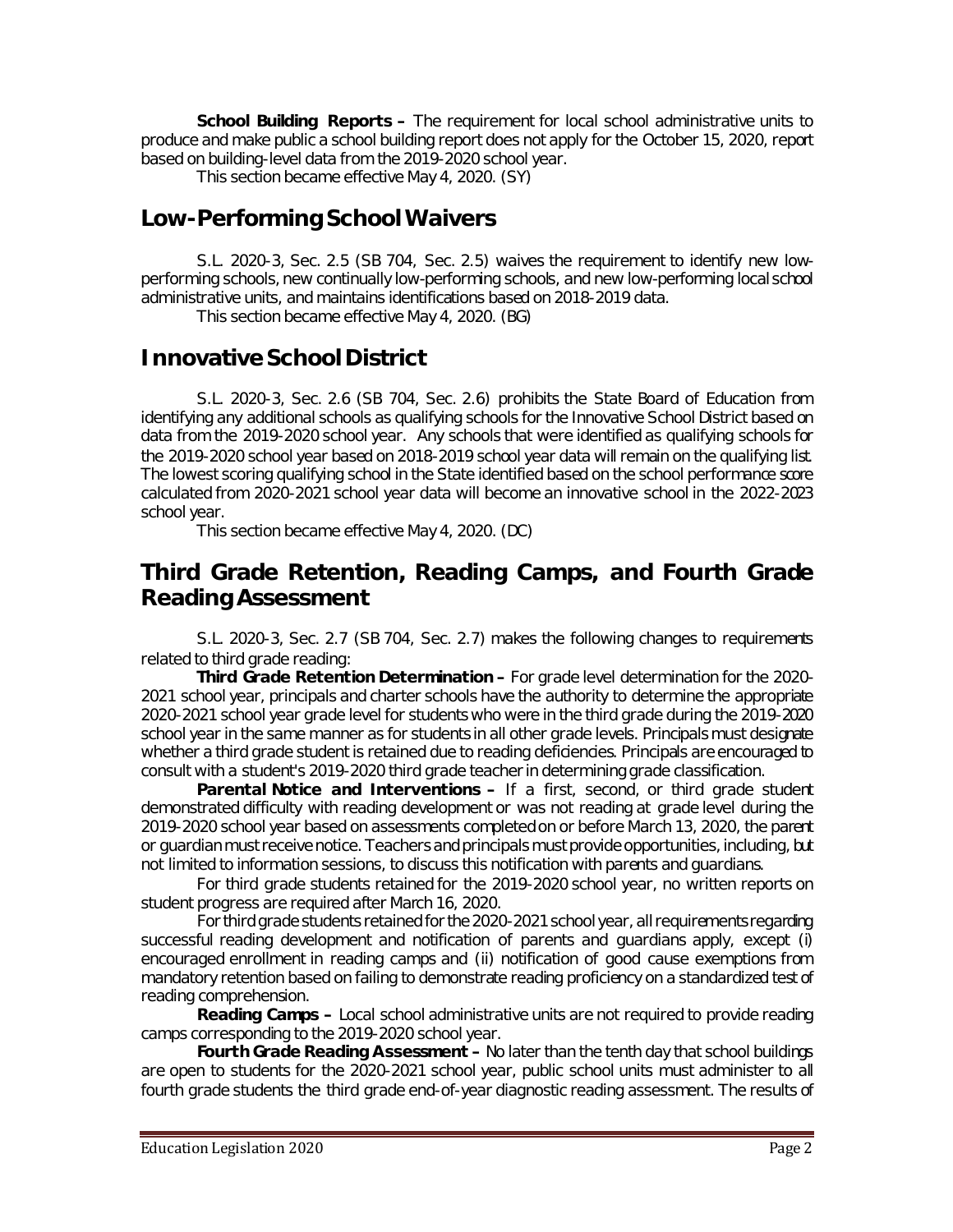the assessment will be used to identify reading deficiencies and inform instruction and remediation needs in order to ensure that all students achieve proficiency at the earliest date possible.

**Reporting Requirements –** For the 2020-2021 school year, accountability reporting published and reported by local boards of education based on data from the 2019-2020 school year is not required, except that by September 1, 2020, local boards of education must report to the State Board of Education (SBE) the following information:

- $\triangleright$  The number and percentage of first, second, and third grade students on track and not on track to meet year-end expectations based on assessments completed on or before March 13, 2020.
- $\triangleright$  The number and percentage of third grade students retained due to reading deficiencies.

For the 2020-2021 school year, accountability reporting published and reported by charter schools based on data from the 2019-2020 school year is not required, except that by September 1, 2020, charter schools and other public school units subject to charter school statutory requirements must report to the SBE the following information:

- $\triangleright$  The number and percentage of third grade students on track and not on track to meet year-end expectations based on assessments completed on or before March 13, 2020.
- $\triangleright$  The number and percentage of third grade students retained due to reading deficiencies.

The SBE must compile the information reported and submit a State-level summary of each component by local school administrative unit and charter school to the Joint Legislative Education Oversight Committee by October 15, 2020.

This section became effective May 4, 2020. (SY)

# **Advanced Courses in Mathematics**

S.L. 2020-3, Sec. 2.8 (SB 704, Sec. 2.8) requires initial math placement for the 2020-2021 school year to be consistent with local policies, in consultation with the student's 2019-2020 math teacher. Students who are not initially placed in advanced math can opt to take the 2019-2020 end-of-grade or end-of-course test, and if they score at the highest level on the test, the students must be placed in advanced math for the 2020-2021 school year.

This section became effective May 4, 2020. (BG)

#### **CPR Graduation Requirement Waiver**

S.L. 2020-3, Sec. 2.9 (SB 704, Sec. 2.9) waives the cardiopulmonary resuscitation (CPR) graduation requirement for the 2019-2020 school year for any student in grade twelve who has not satisfied the requirement for completion of instruction in CPR. The student is still eligible to graduate if (i) CPR instruction cannot be completed because of the COVID-19 emergency, and (ii) the student is otherwise eligible to graduate.

This section became effective May 4, 2020. (DC)

# **School Calendar for the 2019-2020 School Year**

S.L. 2020-3, Sec. 2.10 (SB 704, Sec. 2.10) adjusts the instructional time requirements for the 2019-2020 school year by deeming that public school units that provided remote instruction have satisfied the minimum days and hours required by State law. For the purposes of this section, remote instruction is defined as learning that takes place outside of the traditional school setting using various media and formats, which can include video conference, telephone conference, print material, online material, or learning management systems. Each public school unit is required to continue remote instruction for the remainder of the 2019-2020 school year.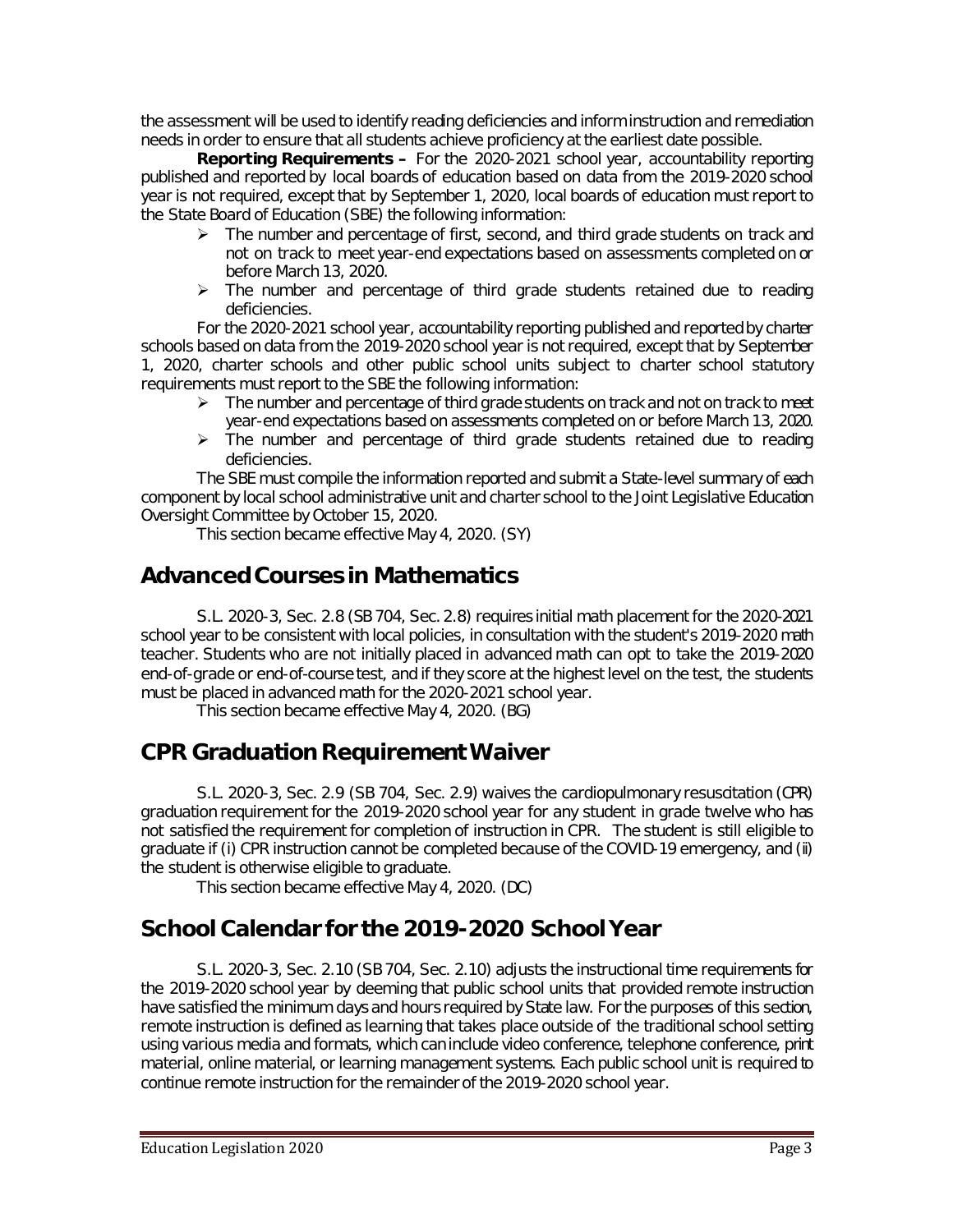Additionally, for the 2019-2020 school year, the compulsory student attendance requirements do not apply beginning March 16, 2020.

This section became effective May 4, 2020. (SY)

### **2020-2021 School Calendar and Attendance Modifications**

S.L. 2020-3, Sec. 2.11, (SB 704, Sec. 2.11), as amended by S.L. 2020-49, Sec. 3 (SB 113, Sec. 3), requires the following for school calendars for public school units in the 2020-2021 school year:

- **Remote Instruction Plans –** Public school units must develop Remote Instruction Plans (Plans) for the 2020-2021 school year and submit the Plans to the State Board of Education (SBE) by July 20, 2020. The Plans must include information on how the units will deliver quality remote instruction to all students in the 2020-2021 school year, as well as information on teacher training, support for students and families, and engagement of community stakeholders.
- **School Calendar –** The following requirements apply to the 2020-2021 school year only:
	- All public school units must adopt a calendar that includes 190 days of instruction meeting all of the following requirements:
		- o 185 days or 1025 hours of instruction that includes five remote instructional days in accordance with the remote instruction plan.
		- o An additional five instructional days that can only be satisfied by individually separate and distinct full instructional days, not by hours.
	- Local school administrative unit (LEA) calendars must meet the following additional requirements:
		- o An opening date for students of August 17, 2020, except for defined yearround or modified calendar schools.
		- o A closing date for students no later than June 11, 2021, except for defined year-round or modified calendar schools.
		- o No remote instruction days prior to August 24, 2020.
		- o Required remote instruction days can be scheduled for use as teacher workdays.
		- o LEAs with good cause waivers cannot have an opening date for students earlier than August 17, 2020, but can use up to five additional remote instruction days for make-up days due to inclement weather or other emergency situations requiring closures.
		- o LEAs with qualifying year-round school calendars can make certain calendar modifications if needed for student health and safety.
	- Public school units may use additional remote instruction days to satisfy instructional time requirements if the governing board determines remote instruction is needed to ensure student health and safety. The governing board must comply with required guidance from the SBE, Department of Health and Human Services, and Department of Public Instruction.
- **Reporting Requirement –** The SBE must report to the Joint Legislative Education Oversight Committee on the implementation of remote instruction by September 15, 2020.

This section became effective May 4, 2020. (KM)

#### **School Improvement Plans**

S.L. 2020-3, Sec. 2.12 (SB 704, Sec. 2.12) provides a 6-month extension for school improvement plans set to expire at the end of the 2019-2020 school year. Those plans can remain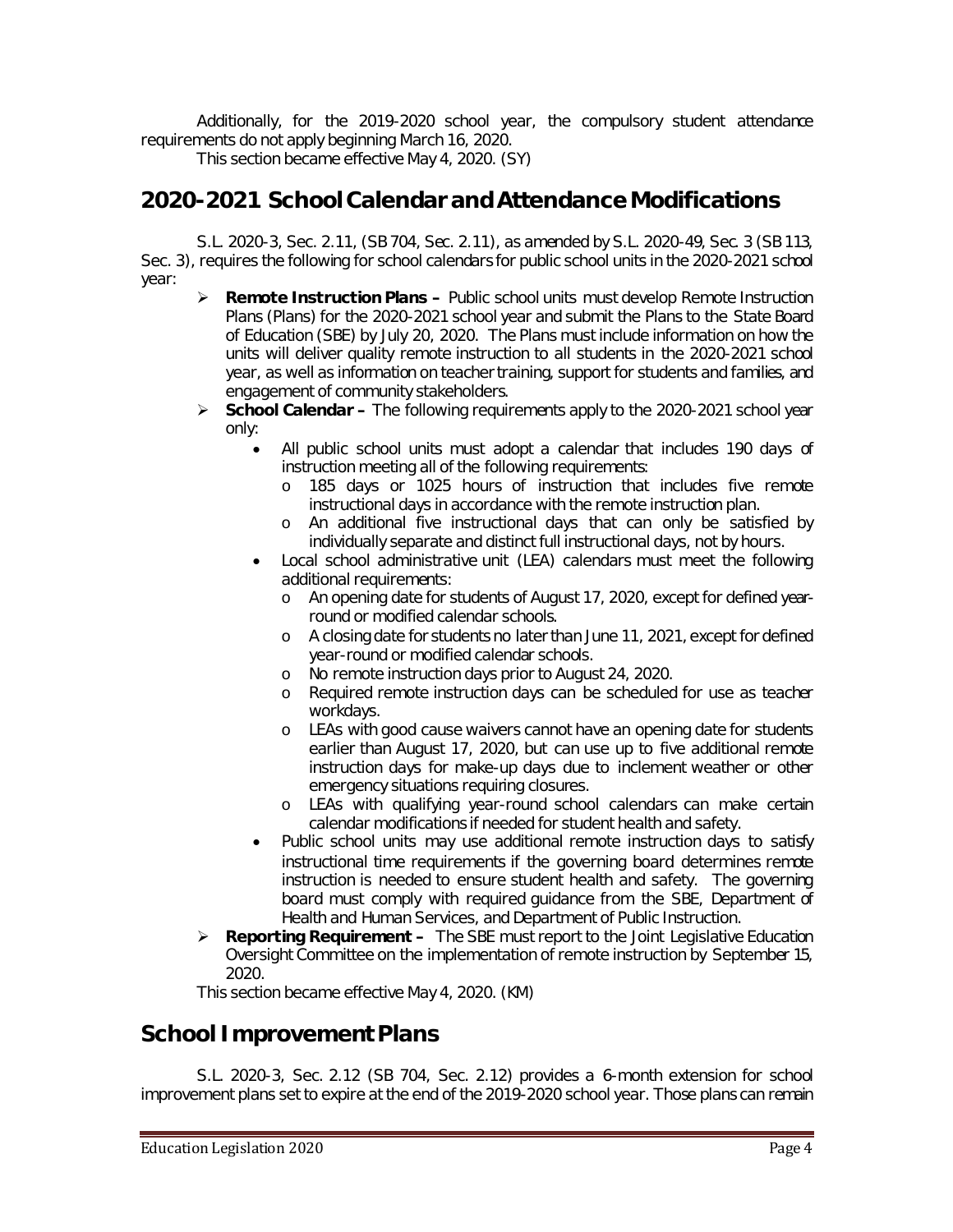in effect until December 31, 2020. The replacement plan will then expire in 18 months rather than 2 years.

This section became effective May 4, 2020. (BG)

# **Principal Recruitment Supplement**

S.L. 2020-3, Sec. 2.13 (SB 704, Sec. 2.13) provides that a school that is eligible to be in the Principal Recruitment Supplement Program (Program) in the 2019-2020 school year will continue to be an eligible school for the Program in the 2020-2021 school year.

This section became effective May 4, 2020. (DC)

# **Teacher Performance Notification Waiver**

S.L. 2020-3, Sec. 2.14 (SB 704, Sec. 2.14) waives the requirement during the 2020-2021 school year that principals notify teachers of updated Education Value-Added Assessment System data from the 2019-2020 school year.

This section became effective May 4, 2020. (KM)

# **Teacher Effectiveness Reporting Requirements**

S.L. 2020-3, Sec. 2.15 (SB 704, Sec. 2.15) removes, for the 2020-2021 school year, the requirement that local school administrative units provide teacher effectiveness data from the 2019-2020 school year to the State Board of Education (SBE). The SBE is not required to include any disaggregated data on teacher effectiveness from the 2019-2020 school year in its December 15, 2020, report on the state of the teaching profession in North Carolina.

This section became effective May 4, 2020. (SY)

# **Teacher Evaluation and Observation Requirements**

S.L. 2020-3, Sec. 2.16 (SB 704, Sec. 2.16) permits annual teacher evaluations from the 2019-2020 school year to be based on (i) observations completed in the 2019-2020 school year prior to March 16, 2020, and (ii) other artifacts and evidence from the 2019-2020 school year. This section also waives any required observations not completed prior to March 16, 2020.

This section became effective May 4, 2020. (BG)

# **Extension of K-12 Scholarship Program Report Dates**

S.L. 2020-3, Sec. 2.21 (SB 704, Sec. 2.21) provides a one-month extension for the State Education Assistance Authority to submit the annual reports on the Opportunity Scholarship Grant Program and the Disabilities Grant Program to the Joint Legislative Education Oversight Committee. The reports are now due on November 15, 2020.

This section became effective May 4, 2020. (DC)

# **Teacher Licensure Requirements**

S.L. 2020-3, Sec. 2.25 (SB 704, Sec. 2.25) provides the following extensions for teachers to meet licensure requirements set by the State Board of Education (SBE):

 $\triangleright$  Individuals in their first year of licensure, including those with an initial professional license (IPL), lateral entry license, or residency license (RL), who have not taken the examination required by the SBE as of March 10, 2020, can take the examination during their second year of licensure.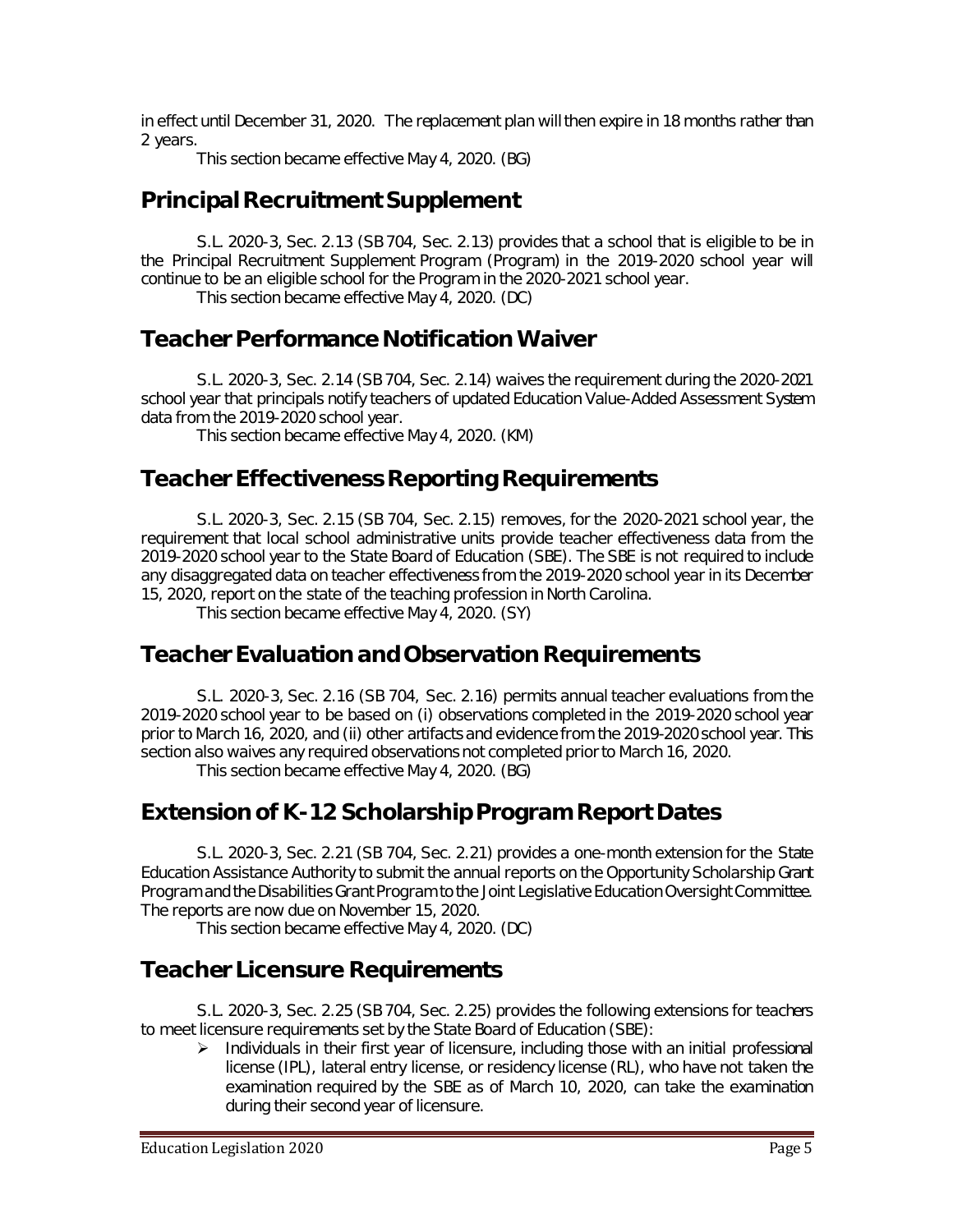- $\triangleright$  Applicants for continuing professional licenses (CPLs) whose lateral entry licenses expired June 30, 2020, who have not met the examination and coursework requirements established by the SBE as of March 10, 2020, are provided an extension until June 30, 2021.
- $\triangleright$  Applicants for CPLs whose IPLs expired June 30, 2020, who have not met the examination requirement established by the SBE as of March 10, 2020, are provided an extension until June 30, 2021.
- $\triangleright$  Applicants for CPLs who are elementary education (K-6) or special education general curriculum teachers with IPLs or RLs who were previously granted extensions until June 30, 2020, and who have not met the examination requirement established by the SBE as of March 10, 2020, are provided an extension until June 30, 2021.

This section also provides that any teacher who is required to have at least eight continuing education credits for continuing licensure by June 30, 2020, has until June 30, 2021 to meet those requirements.

This section became effective May 4, 2020. (DC)

# **Extension of School Administrator and School Professional Licensure Exam Requirements and Continuing Education Units for Licensure Renewals**

S.L. 2020-3, Sec. 2.26 (SB 704, Sec. 2.26) provides a one-year extension for both (i) licensure examination requirements set by the State Board of Education for school administrators and other school personnel and (ii) continuing education requirements required for licensure renewal by June 30, 2020, for school administrators.

This section became effective May 4, 2020. (KM)

# **Coronavirus Relief Funding for School Cybersecurity**

S.L. 2020-4, Sec. 3.3(11), (HB 1043, Sec. 3.3(11)) appropriates Coronavirus Relief Funds to the Department of Public Instruction (DPI) for cybersecurity infrastructure and services. DPI must evaluate the sufficiency and sustainability of the provided cybersecurity infrastructure and services and report the evaluation results by October 1, 2020, to the Joint Legislative Education Oversight Committee and the Joint Legislative Oversight Committee on Information Technology. This subdivision became effective May 4, 2020. (KM)

#### **Summer Learning Programs**

S.L. 2020-4, Sec. 3.3(13) (HB 1043, Sec. 3.3(13)) allocates \$70 million of Coronavirus Relief Funds to the Department of Public Instruction (DPI) for local school administrative units (LEAs), charter schools, and the Innovative School District to provide a supplemental summer learning program (Program) for students whose learning has been negatively affected by the impacts of COVID-19.

The Program must include all of the following: (i) reading interventions for students who were in kindergarten through third grade who were not on track to meet 2019-2020 year-end expectations based on assessments completed before March 16, 2020; (ii) reading interventions for students who were in fourth grade who were not on track to meet 2019-2020 year-end expectations as identified by their reading teachers; and (iii) math interventions for students in kindergarten through fourth grade who were not on track to meet 2019-2020 year-end expectations as identified by their math teachers.

At least \$35 million must be used to provide reading interventions for students who were in second and third grades during the 2019-2020 school year. Up to 25% of these funds can be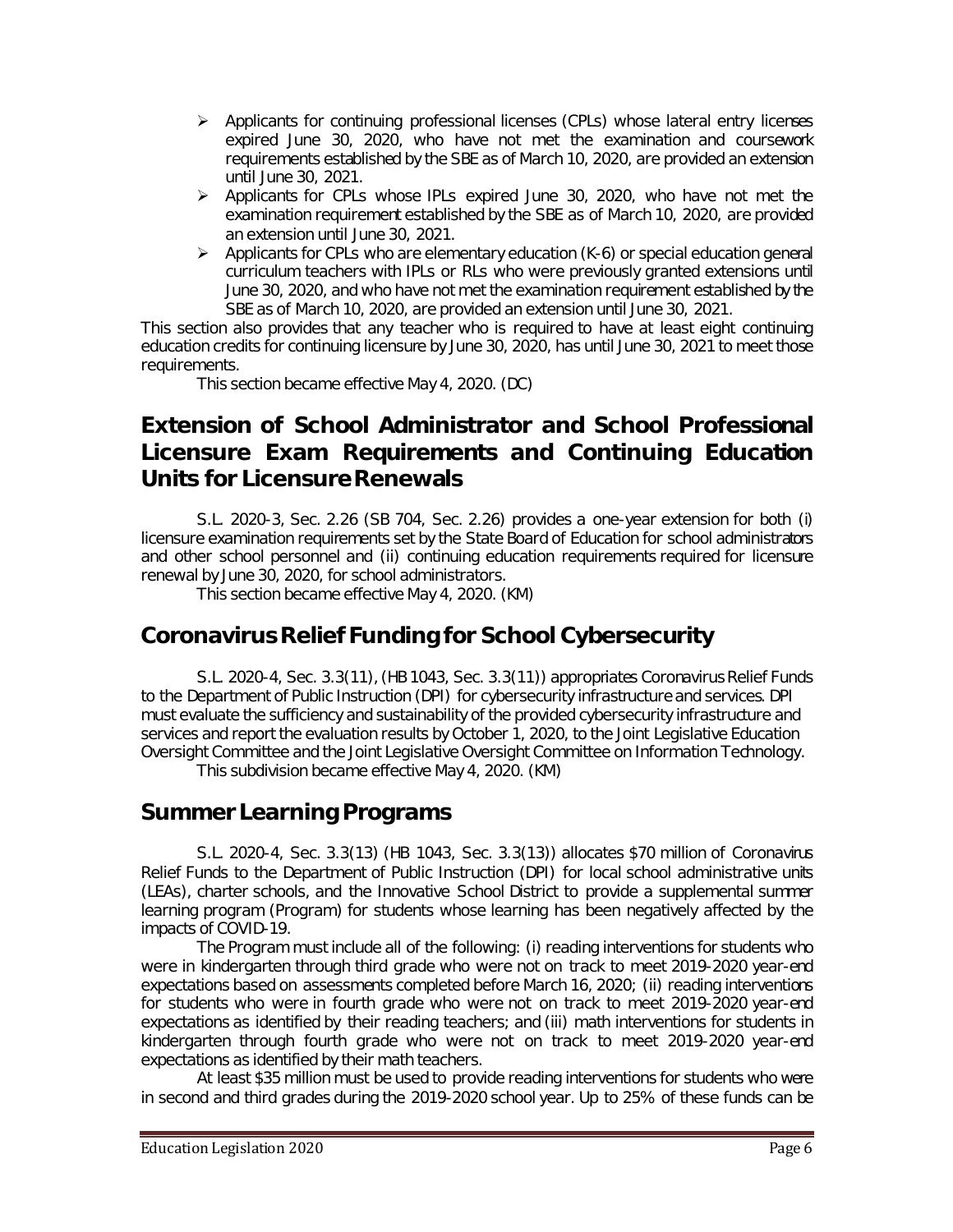used to provide supplemental literacy support for students in third and fourth grades during the 2020-2021 school year who are not on track to meet 2020-2021 year-end expectations, as identified by their reading teachers. All of these funds must be used prior to December 30, 2020.

Any remaining funds that are not used to provide the reading and math interventions described above must be used for the following: (i) reading interventions for students who were in kindergarten, first grade, and fourth grade during the 2019-2020 school year, and (ii) math interventions for students who were in kindergarten through fourth grade during the 2019-2020 school year.

The governing body of any public school unit receiving these funds must consult with the 2019-2020 school year teachers of kindergarten through fourth grade students to develop summer learning plans that deliver targeted instruction to students participating in the Program. Each plan must comply with any executive order in effect at the time, including requirements on the use of public school buildings, and must comply with social distancing and other public health guidelines provided by the Department of Health and Human Services. LEAs and the Innovative School District must submit their summer learning plans to DPI, which can provide feedback as necessary to ensure that the Program provides the instruction and intervention required in this subdivision.

The Program cannot be included in scheduled instructional time for the 2020-2021 school year calendar but must provide a supplement to that instruction. Each public school unit receiving these funds is encouraged to identify or prepare resources and strategies that parents or guardians can provide at home for students who qualify for a Program who either do not attend or attend but want additional material. Parents or guardians of students who qualify for a Program will make the final decision regarding student attendance at a Program.

By February 15, 2021, the State Board of Education (SBE) must report to the Joint Legislative Education Oversight Committee (JLEOC) on the implementation of this subdivision and the use of funds for Programs. The SBE must submit with its report a copy of each summer learning plan submitted and must include any other data deemed by the SBE to be useful for JLEOC in evaluating the delivery of these programs.

This subdivision became effective May 4, 2020. (SY)

# **Extended Learning and Integrated Student Supports Competitive Grant Program**

S.L. 2020-4, Sec. 3.3(18) (HB 1043, Sec. 3.3(18)) directs the Department of Public Instruction (DPI) to administer the Extended Learning and Integrated Student Supports Competitive Grant Program (Program) for the 2019-2020 and 2020-2021 fiscal years. The Program will fund high-quality, independently validated extended learning and integrated student support service programs for at-risk students whose learning has been negatively affected by COVID-19. Nonprofit grant participants are eligible to receive grants in an amount of up to \$500,000 each year. Grants must be matched on the basis of \$3 in grant funds for every \$1 in nongrant funds (excluding State funds).

Programs should focus on serving (i) at-risk students not performing at grade level, (ii) students at risk of dropout, and (iii) students at risk of school displacement due to suspension or expulsion as a result of antisocial behaviors. Priority consideration must be given to applications demonstrating models that focus services and programs in schools that are identified as lowperforming, as well as applicants that are nonprofit corporations (i) working in partnership with a local school administrative unit and (ii) using a match that includes federal or local funds.

Grant recipients must report to DPI on the progress of the Program for the year in which the grant funds were expended, as well as provide a final report on key performance data. The final report must include results of the Program and recommendations regarding (i) effective program models, standards, and performance measures based on student performance, (ii) leveraging community-based resources to expand student access to learning activities, (iii) academic and behavioral support services, and (iv) potential opportunities for the State to invest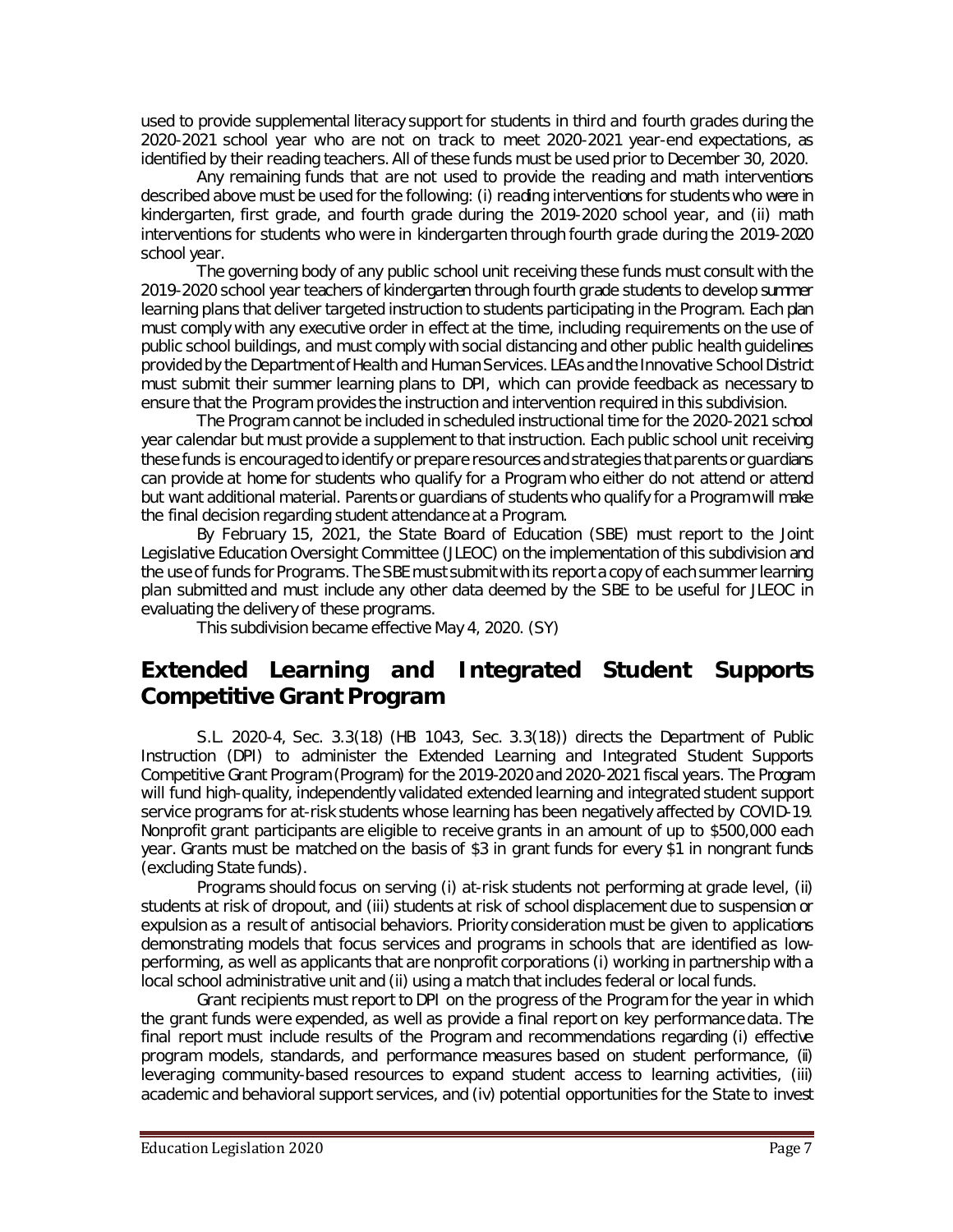in proven models for future grant programs. DPI must submit this report on the Program to the Joint Legislative Education Oversight Committee by February 15, 2021.

This subdivision became effective May 4, 2020. (BG)

# **Temporary Flexibility for Transportation Allotment**

S.L. 2020-4, Sec. 4.13 (HB 1043, Sec. 4.13), as enacted by S.L. 2020-97, Sec. 1.3 (HB 1105, Sec. 1.3), authorizes local school administrative units, for the 2020-2021 school year, to use funds from the transportation allotment for additional purposes, including:

- $\triangleright$  School nutrition.
- $\triangleright$  School- and community-based child care.
- $\triangleright$  Sanitizing schools and buses.
- $\triangleright$  Personal protective equipment.
- $\triangleright$  Remote instruction. This section became effective September 4, 2020. (BG)

### **Smart School Bus Safety Pilot Program**

S.L. 2020-4, Sec. 4.16 (HB 1043, Sec. 4.16), as enacted by S.L. 2020-97, Sec. 1.3 (HB 1105, Sec. 1.3) directs the Department of Public Instruction (DPI) to establish the Smart School Bus Safety Pilot Program (Program) by November 23, 2020, and end it on or before January 1, 2024. The Program is to improve the transportation of public school students through technology in response to the COVID-19 pandemic. All funds from the Coronavirus Relief Fund must be expended by December 30, 2020.

**Minimum Technology and Services** – Local school administrative units (LEAs) must identify and contract with qualifying vendors to provide technology and services for school buses. Authorized LEAs can elect not to participate in the Program. Qualifying vendors must provide technology and services for school buses in participating LEAs, with the LEAs having discretion over the specific technology and services provided as long as the following minimum requirements are met:

- $\triangleright$  Improve overall communications and reporting on school buses.
- $\triangleright$  Include automated school bus safety cameras and on-board integration with those cameras.
- $\triangleright$  Enable employee time tracking, student ridership tracking, and contact tracing in the event of a COVID-19 infection.
- $\triangleright$  Enable global positioning system (GPS) tracking of school buses.
- $\triangleright$  Enable turn-by-turn navigation along bus routes.
- $\triangleright$  Optimize time, expenditure, and safety of bus routes.
- $\triangleright$  Provide pre- and post-trip vehicle inspections that may be transmitted to DPI on a regular basis.
- $\triangleright$  Communicate ridership information to the student information management system.
- $\triangleright$  Permit parents or legal guardians to access applicable information.
- $\triangleright$  Conform to applicable guidance provided by the North Carolina Department of Health and Human Services for the transportation of students during the COVID-19 pandemic.
- $\triangleright$  Include implementation and project management assistance, training, radio frequency identification technology, and check-in and check-out security stickers or other badges for students.

**LEA Requirements** – The following requirements and contingencies apply to each participating LEA:

 $\triangleright$  Every school bus designed for the transportation of children with disabilities must be outfitted with technology provided pursuant to the Program as long as the technology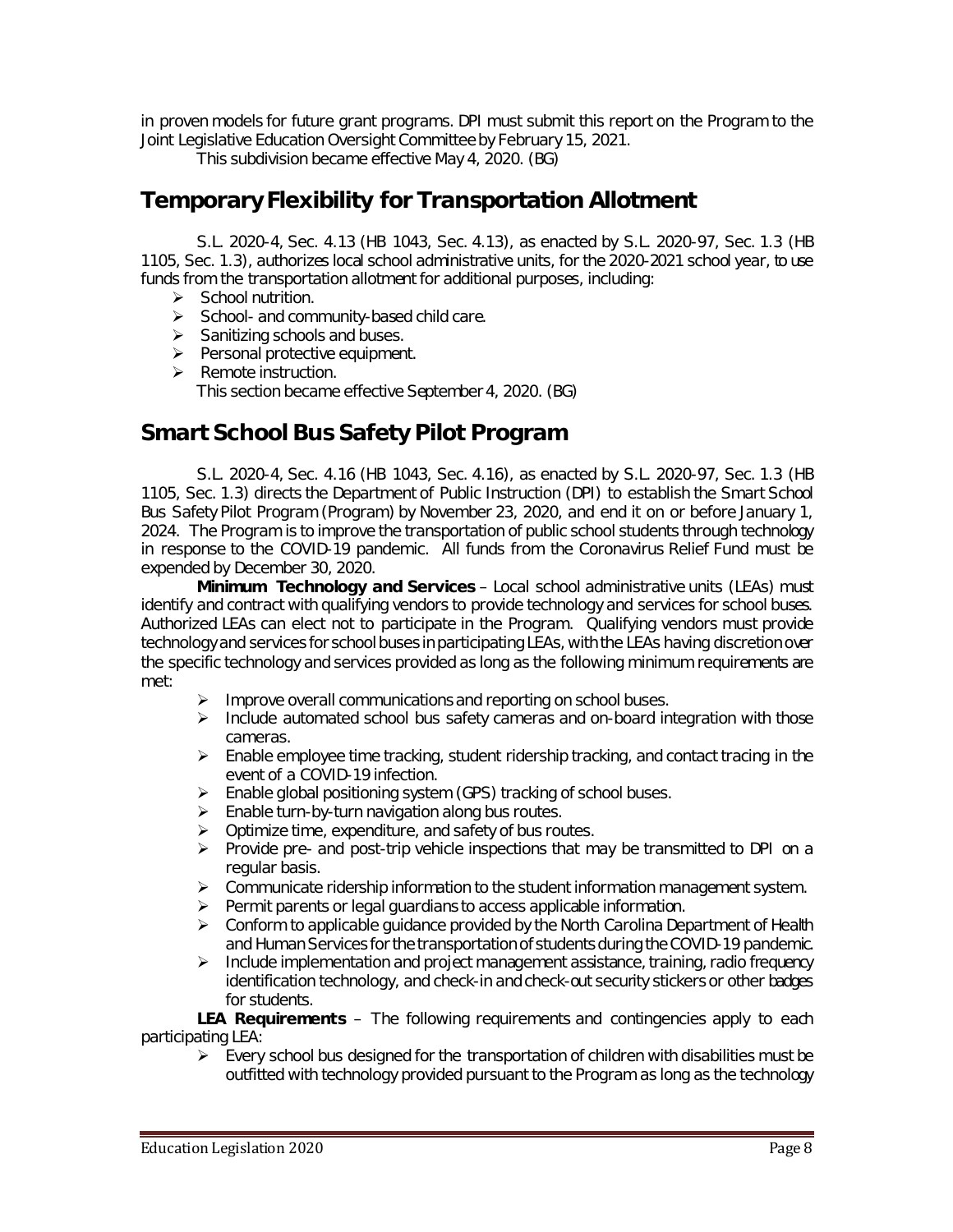is appropriate for children with disabilities and can be provided in a cost-effective manner.

 $\triangleright$  At the conclusion of the Program, all hardware provided to an LEA becomes the property of that LEA.

**Reports** – No later than November 1 and March 1 of each year the Program is in effect, DPI, in consultation with each participating LEA, must report at least all the following information to the Joint Legislative Education Oversight Committee, any committee constituted by the House of Representatives or Senate to address school safety, and the Fiscal Research Division:

- $\triangleright$  An itemized breakdown of software infrastructure, hardware infrastructure, and equipment provided by qualifying vendors to participating LEAs pursuant to the Program.
- $\triangleright$  A description of all services provided by qualifying vendors to participating LEAs pursuant to the Program.
- $\triangleright$  A list of qualifying vendors contracting with participating LEAs pursuant to the Program.
- $\triangleright$  The impact and effectiveness of the Program.
- $\triangleright$  All expenditures of State funds pursuant to the Program.

This section became effective September 4, 2020. (DC)

#### **School-Based Mental Health**

S.L. 2020-7 (SB 476) requires each K-12 school unit to adopt a school-based mental health plan that includes the minimum requirements set by the State Board of Education (SBE) and a mental health training program and suicide risk referral protocol consistent with the models developed by the SBE. A K-12 school unit is defined as a local school administrative unit, a charter school, a regional school, an innovative school, or a laboratory school. The school-based mental health plan must be adopted by each K-12 school unit by July 1, 2021.

Each K-12 school unit must provide its adopted mental health training program and suicide risk referral program to school personnel with six hours of training in the first six months of employment and then two hours of training in the following school year and annually thereafter.

The Superintendent of Public Instruction must review the minimum requirements for a school-based mental health plan, model mental health training program, and model suicide risk referral protocol starting in August 2025 and every five years thereafter and recommend any changes needed.

By September 15 of each year, each K-12 school unit must report to the Department of Public Instruction (DPI) on its school-based mental health plan and its prior school year compliance. DPI must report this information to the Joint Legislative Education Oversight Committee and the Joint Legislative Oversight Committee on Health and Human Services by December 15 annually.

The act does not impose any additional duties on a K-12 school unit to provide referrals, treatments, follow-ups, or other mental health and suicide prevention services to students of a K-12 school unit. It limits the civil liability of the governing body of the K-12 school unit and its members, employees, designees, agents, or volunteers.

This act became effective June 8, 2020. School personnel who are required to complete the training and are employed in a K-12 school unit as of that date must complete initial mental health training by the end of the 2021-2022 school year. (BG)

### **Accommodations for Driver Education Coursework Interrupted by Spring 2020 School Closures**

S.L. 2020-30, Sec. 2 (HB 158, Sec. 2) deems completed required classroom instruction for students enrolled in classroom driver education between January 2020 and March 16, 2020, if those students completed at least 15 hours of classroom instruction. Students who completed less than 15 hours can be offered the opportunity to take a proficiency examination to waive the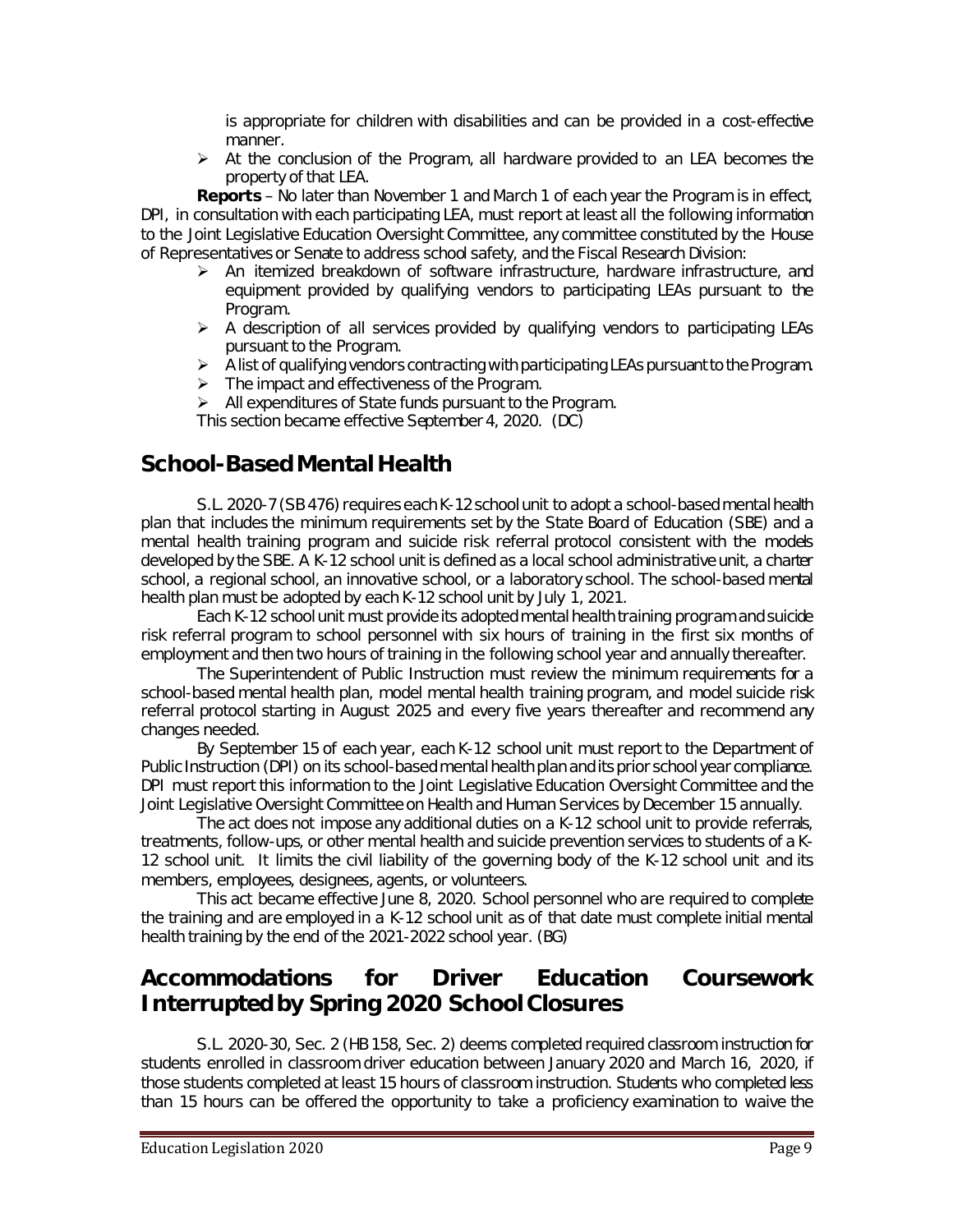classroom instruction requirement entirely. Behind-the-wheel instruction is not waived for students, however.

Public schools are authorized to resume driver education programs in accordance with guidance issued by the Department of Public Instruction.

This section became effective June 19, 2020. (KM)

# **School Psychologist Licensure Exemption**

S.L. 2020-49, Sec. 1 (SB 113, Sec. 1) extends the exemption from licensure by the North Carolina Psychology Board to contracted school psychologists and those employed by any public school unit in North Carolina. These school psychologists must still be licensed by the State Board of Education.

This section became effective June 29, 2020. (DC)

# **Charter School Report Date Change**

S.L. 2020-49, Sec. 6 (SB 113, Sec. 6) adjusts the due date of an annual State Board of Education report to the Joint Legislative Education Oversight Committee on the educational effectiveness of charter schools and the effect of charter schools on the public schools in the local school administrative unit in which the charter schools are located from February 15 to June 15. This section became effective June 29, 2020. (SY)

#### **Superintendent May Approve Bonds to Finance or Refinance a Charter School Facility**

S.L. 2020-49, Sec. 7 (SB 113, Sec. 7) designates the Superintendent of Public Instruction as an applicable elected representative under the Internal Revenue Code who can approve issuance of a private activity bond to finance a charter school facility, following a public hearing conducted in the county where the charter school facility is or will be located in accordance with the Internal Revenue Code and applicable State and federal laws and regulations.

This section became effective June 29, 2020. (BG)

# **PED/Low-Performing School Districts**

S.L. 2020-55 (HB 1050) requires that the superintendent of a low-performing local school administrative unit (LEA) must include specific strategies to improve early childhood learning along with measurable goals in the preliminary plan submitted to the local board of education for improving the school performance grade and school growth score of each low-performing school in the LEA. The act also requires that the Department of Public Instruction must ensure that the comprehensive needs assessment tool used to provide support for low-performing LEAs include an examination of early childhood learning. The assessment must examine the following, at a minimum, for preschool through grade 3: (i) training levels of early childhood teachers and support staff, (ii) the ratio of students to teachers, (iii) alignment of preschool curricula to kindergarten through grade 3 curricula, (iv) kindergarten transition supports, including collaboration with preschool educators, and (v) kindergarten preparedness.

This act became effective June 30, 2020, and applies beginning with plans of improvement and comprehensive needs assessments for LEAs identified as low-performing based on data from the 2020-2021 school year. (DC)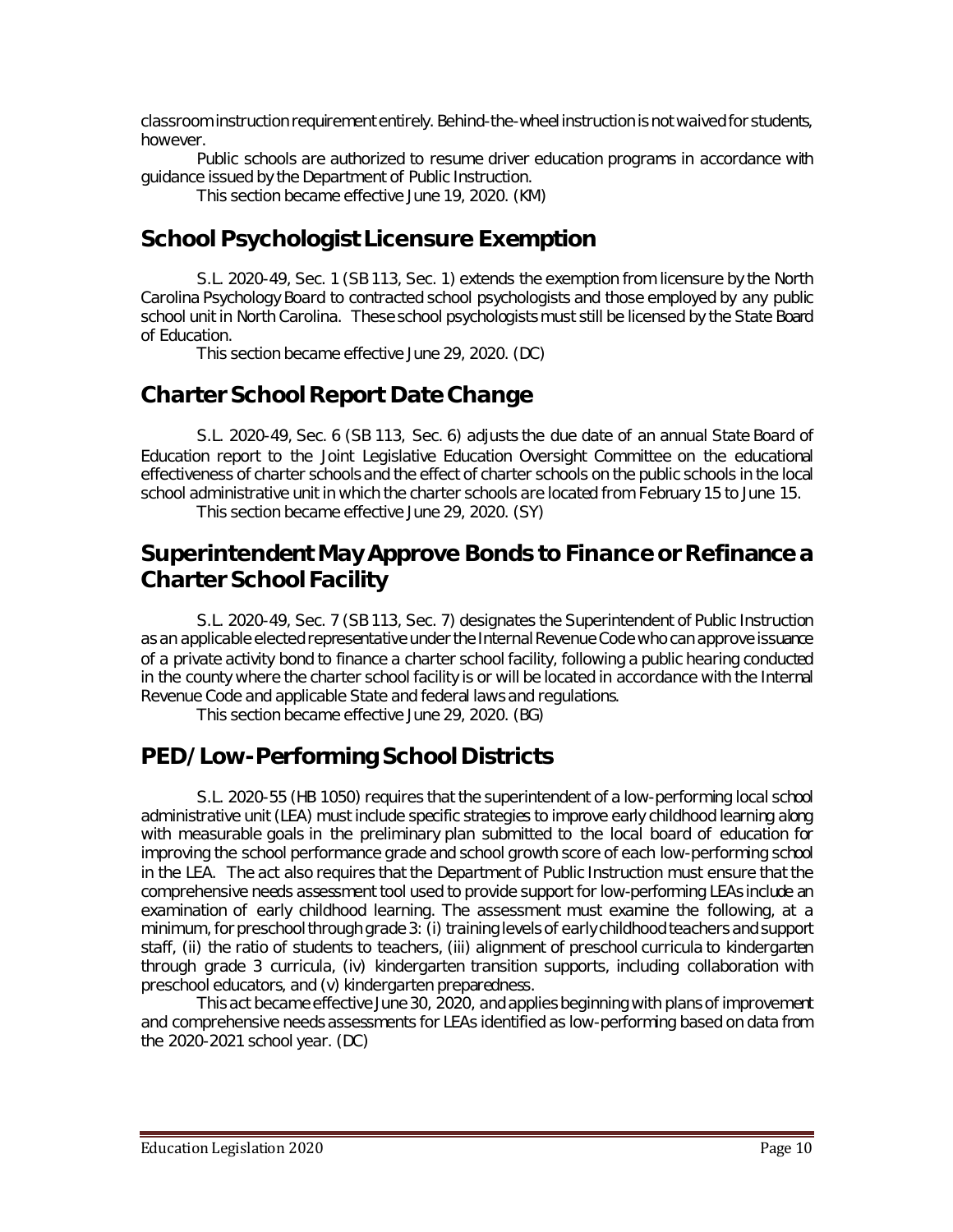### **Exempt North Carolina School of the Arts and North Carolina School of Science and Mathematics from Public School Unit Definition**

S.L. 2020-56, Sec. 6 (HB 1096, Sec. 6) removes the North Carolina School of the Arts and the North Carolina School of Science and Mathematics from the definition of public school unit in Chapter 115C of the General Statutes.

This section became effective June 30, 2020. (BG)

### **Cooperative Innovative High School Changes**

S.L. 2020-64, Secs. 4A-7, (SB 816, Secs. 4A-7) provide supplemental funding for certain cooperative innovative high schools (CIHSs) for the 2020-2021 school year and authorize the operation of three additional CIHSs.

The Department of Public Instruction (DPI) must report to the Joint Legislative Education Oversight Committee by January 15, 2021, on CIHSs approved to receive funds by the General Assembly, including the development tier used for funding in the 2020-2021 school year. DPI must include in the report projected adjustments to required funding based on the development tier designation for CIHSs, effective for the 2021-2022 fiscal year, and the projected total difference in required State funding for the 2020-2021 and 2021-2022 fiscal years for the CIHSs, if all currently funded schools are funded for 2021-2022 in accordance with the updated development tier designations.

The State Board of Education (SBE) cannot approve new CIHSs that require General Assembly funding for the 2021-2022 school year.

For applicants for CIHSs opening in the 2022-2023 school year and after, the SBE can conditionally approve up to three CIHSs to open in a school year, if those schools request General Assembly funding, and can prioritize CIHSs in local school administrative school units that do not currently have CIHSs.

These sections became effective July 1, 2020. (KM)

#### **Elimination of Report to Superintendent on the Adopted Schedule of Fees**

S.L. 2020-78, Sec. 2.1 (SB 681, Sec. 2.1) eliminates the requirement that all schedules of fees, charges, and solicitations be reported by the local boards of education to the Superintendent of Public Instruction. Instead, each local board of education must publish a schedule of fees, charges, and solicitations approved by the local board on the local school administrative unit's Web site by October 15 of each school year and within 30 days of each subsequent revision.

This section became effective July 1, 2020, and applies beginning with the 2020-2021 school year. (SY)

### **Authorize the NC CTE Education Foundation to Administer Certain Grants**

S.L. 2020-78, Sec. 2.2 (SB 681, Sec. 2.2) requires the NC Education and Workforce Innovation Commission to collaborate with the NC Career and Technical Education (CTE) Foundation in its administration of two career and technical education grant programs: The Education and Workforce Innovation Program and the CTE Grade Expansion Program. The NC CTE Foundation will serve as a grant administrator by providing assistance and support to grantees for initiating, expanding, improving, and promoting CTE initiatives.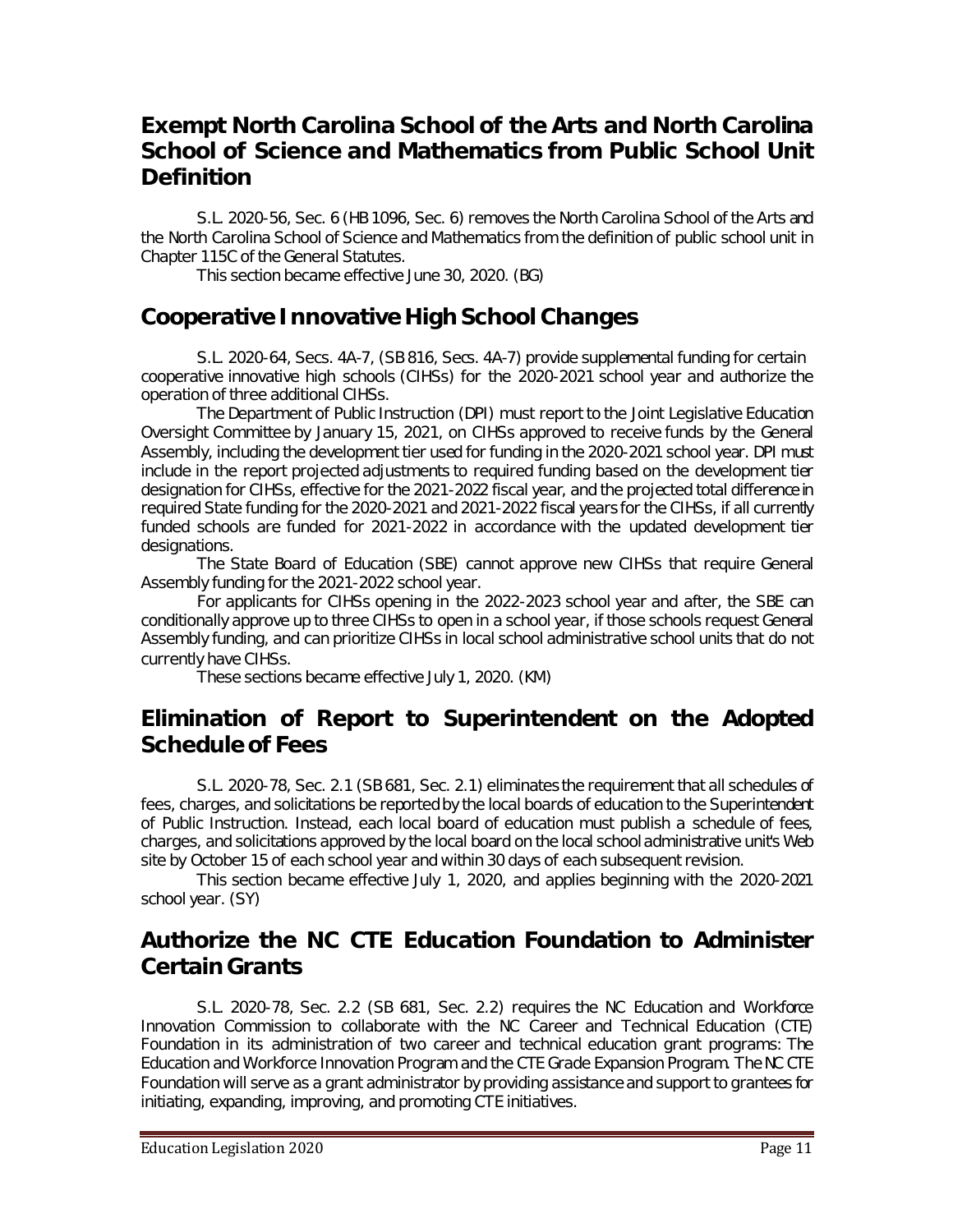This section became effective July 1, 2020, and applies to the administration of grant programs on or after that date. (BG)

# **Broaden Certain Charter School Enrollment Priorities**

S.L. 2020-78, Sec. 2.3 (SB 681, Sec. 2.3) expands the categories of students that a charter school can give enrollment priority to, to include siblings who apply to the charter school for admission beginning in the same school year, such as when a sibling was not initially admitted due to grade level capacity. This section also allows charter schools to give priority enrollment to children of individuals who work full-time in the daily operations of the charter school, including children of individuals employed by an education management organization or charter management organization for the charter school.

This section became effective July 1, 2020, and applies beginning with the 2020-2021 school year. (DC)

# **Expand Schools That Lead Pilot Program**

S.L. 2020-78, Sec. 2.4 (SB 681, Sec. 2.4) expands the number of possible schools from 60 to 75 in the Schools That Lead Pilot Program providing professional development to teachers and principals.

This section became effective July 1, 2020. (KM)

### **Arts Education Graduation Requirement**

S.L. 2020-78, Section 2.5 (SB 681, Section 2.5) requires the State Board of Education (SBE) to modify the high school graduation requirements to include one required credit in arts education to be completed by each student at any time in sixth grade through twelfth grade. The implementation of this requirement begins with students entering the sixth grade in 2022.

The SBE must include an exemption from this requirement for students transferring into a North Carolina public school beginning in the ninth grade or later, if the arts education requirement would prevent the student from graduating on time. Additionally, the SBE must establish procedures and a timeline for phasing in the arts education graduation requirement and the minimum criteria to meet the arts education requirement.

The SBE must report to the Joint Legislative Education Oversight Committee by December 15, 2022, on the statewide implementation of the three interdependent components of comprehensive arts education (arts education, arts integration, and arts exposure) and the arts education graduation requirement.

This section became effective July 1, 2020. (SY)

# **Advanced Teaching Roles Changes**

S.L. 2020-78, Sec. 2.6 (SB 681, Sec. 2.6) codifies the Advanced Teaching Roles Program (Program). Local boards of education will be required to submit their proposals by October 15, 2020, and annually thereafter, to participate in the Program. This section does not limit the number of local school administrative units (LEAs) that can participate in the Program, but it prioritizes funding for up to 15 LEAs that fit in certain size categories. Additionally, LEAs participating in the existing pilot program in the 2020-2021 school year are guaranteed approval, provided that their application is not inconsistent with the codified program's requirements.

This section includes several changes from the pilot in the requirements for participation in the Program, such as:

 $\triangleright$  Requiring information on how the LEA would utilize and train classroom teachers in advanced teaching roles.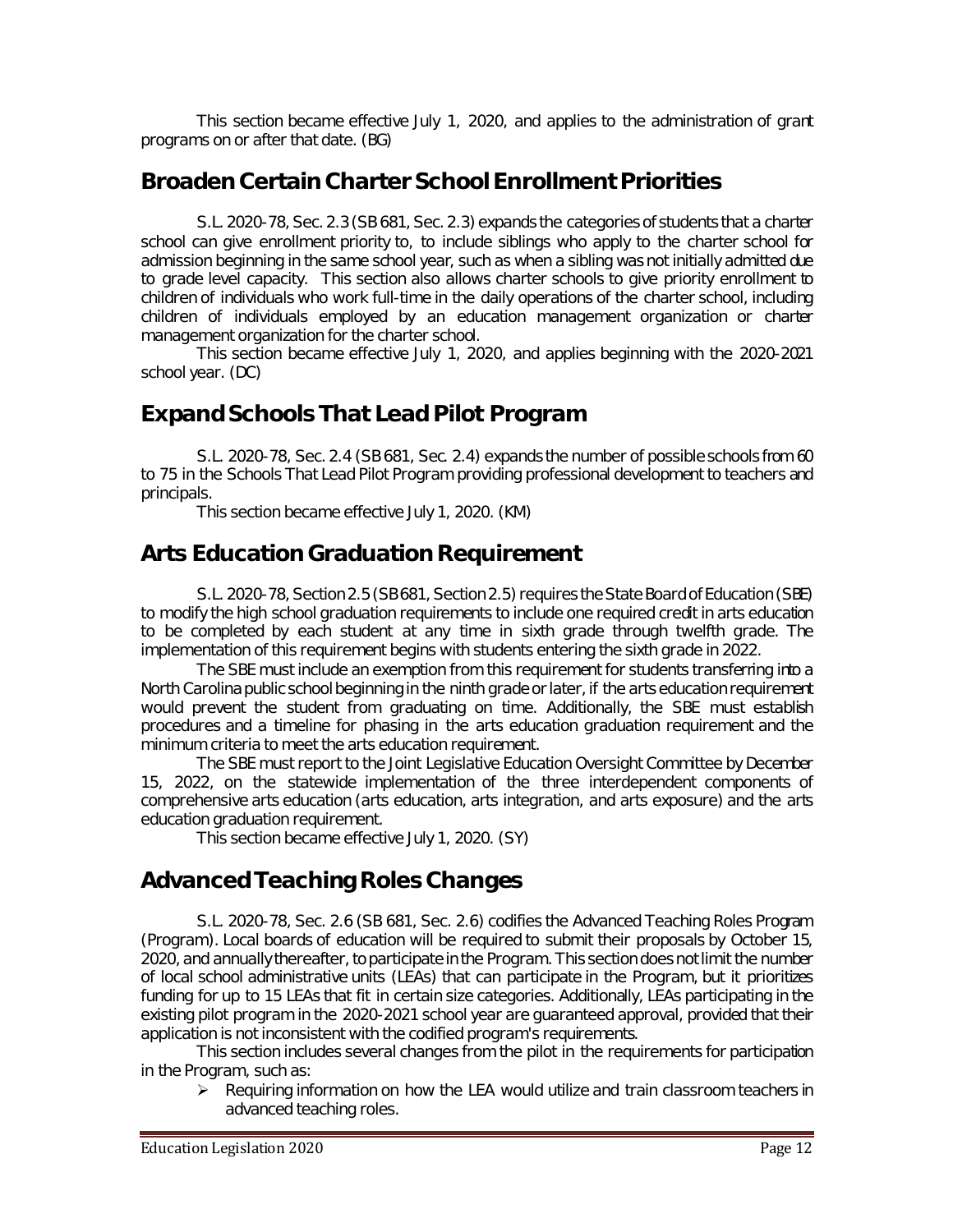- $\triangleright$  Requiring the minimum qualifications for advanced teaching roles positions to meet two of the identified criteria rather than one.
- $\triangleright$  Requiring teachers who qualify for advanced teaching roles based on student growth to have an average Education Value-Added Assessment System (EVAAS) student growth index score of 1.5 or greater (and no score below zero) over the previous three years.
- $\triangleright$  Requiring a description of how the LEA could partner with local educator preparation programs, institutions of higher education, or community colleges to improve teacher effectiveness.

Initially selected LEAs will implement their plans beginning with the 2021-2022 school year. The State Board of Education (SBE) will review participating LEAs every 5 years to ensure compliance with the approved plan. After review, the SBE can renew or terminate the plan.

Schools that are included in an LEA's approved application will receive class size flexibility, and LEAs that participate in the program will receive budget flexibility for the purpose of providing salary supplements.

Funds awarded for this Program are subject to availability and can be awarded for a term of up to three years. LEAs are only eligible to receive funding for one term. Unlike the pilot program, awarded funds cannot be used for salary supplements.

The SBE must contract with an independent research organization to provide an evaluation during the first two years of the Program. Beginning October 15, 2023, and annually thereafter, the SBE will perform the evaluation and provide the annual reports.

The codified language of this section became effective July 1, 2020. The current Pilot will be repealed June 30, 2021. (BG)

# **Student Meal Debt Report and Reduced-Price Lunch Co-Pays**

S.L. 2020-80, Sec. 2.3 (HB 1023, Sec. 2.3) directs the State Board of Education to report by October 15, 2021, to the Joint Legislative Education Oversight Committee on unpaid meal charges in local school administrative units (LEAs). The report must include the following information:

- $\triangleright$  The percentage of students of all grade levels in each LEA who (i) qualify for and participate in reduced-price meals and (ii) do not carry an unpaid meal charge.
- $\triangleright$  The total amount of debt carried by each LEA related to unpaid meal charges.
- $\triangleright$  Summaries of approaches adopted by each LEA regarding unpaid meal charges.
- $\triangleright$  Options for a statewide policy on the uniform administration of unpaid meal charges in local LEAs. Every option shall ensure that students are not prevented from receiving nutritious meals because of an unpaid meal charge.

This section also directs the Department of Public Instruction (DPI) to transfer \$3.9 million in nonrecurring funds from the School Bus Replacement Fund to the State Public School Fund for the 2020-2021 fiscal year. These funds must be used to provide free school lunches to students of all grade levels qualifying for reduced-price meals in all schools participating in the National School Lunch Program in the 2020-2021 school year. If the funds are insufficient to provide lunch for all qualifying students, DPI must use any excess funds appropriated for the National School Breakfast Program to cover the costs.

This section became effective July 1, 2020. (VB)

# **Definition of Year-Round School**

S.L. 2020-81, Sec. 10 (SB 212, Sec. 10) defines the term "year-round" school for purposes of school calendars established for local school administrative units. A year-round school is one that provides a single- or multi-track instructional calendar throughout the entire school calendar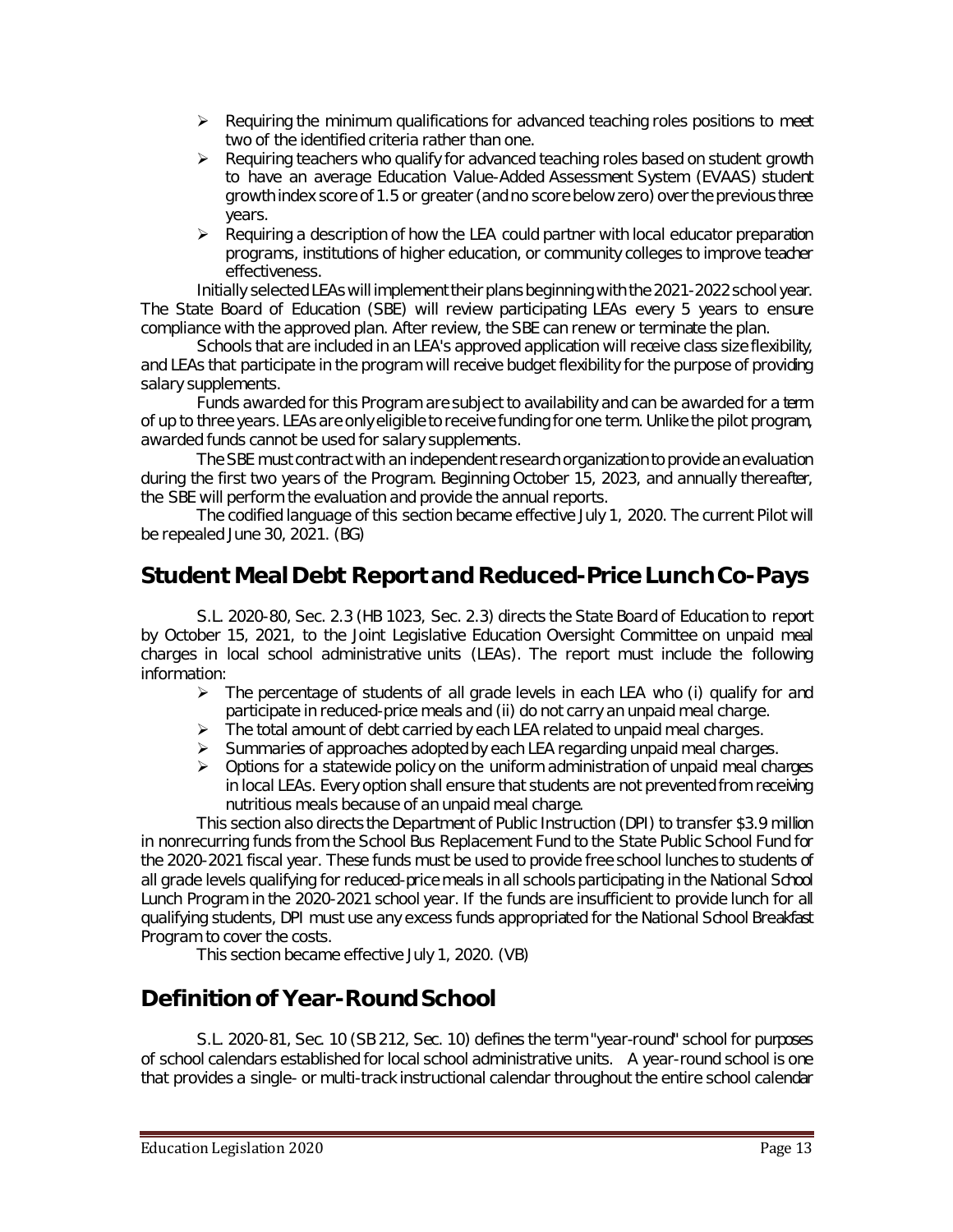year, by utilizing at least one of three possible plans that either stagger student attendance or alternate instruction and vacation days on a regular schedule.

This section became effective July 1, 2020, and applies beginning with the 2021-2022 school year. (KM)

#### **Average Daily Membership Hold Harmless**

S.L. 2020-97, Sec. 3.1 (HB 1105, Sec. 3.1), for the 2020-2021 fiscal year, prohibits the State Board of Education from reducing allocations to innovative schools, charter schools, regional schools, the North Carolina Virtual Public School, laboratory schools, virtual charter schools, and local school administrative units due to a discrepancy between the actual and anticipated average daily membership.

This section became effective September 4, 2020. (SY)

### **Virtual Charter School Enrollment**

S.L. 2020-97, Sec. 3.2 (HB 1105, Sec. 3.2) authorizes schools participating in the State's virtual charter school pilot program to increase enrollment for the 2020-2021 school year. The North Carolina Cyber Academy is authorized to increase enrollment by 1,000 students and the North Carolina Virtual Academy is authorized to increase enrollment by 2,800 students.

For the 2021-2022 school year, each virtual charter school must give enrollment priority to students who were enrolled for the 2020-2021 school year prior to September 4, 2020. Each virtual charter school must provide an interim report by March 15, 2021, and a final report by November 15, 2021, to the Joint Legislative Education Oversight Committee on the impact of the increase in student enrollment.

This section became effective September 4, 2020. (BG)

# **Nonpublic Schools**

#### **COVID-19 Recovery Act/Standardized Testing Requirements for Nonpublic Schools Waivers**

S.L. 2020-3, Sec. 2.17 (SB 704, Sec. 2.17) waives requirements for the 2019-2020 school year for nonpublic schools to administer and maintain records of standardized tests. This section became effective May 4, 2020. (DC)

#### **Attendance and Calendar Waiver for Nonpublic Schools**

S.L. 2020-3, Sec. 2.18 (SB 704, Sec. 2.18) waives requirements for nonpublic schools to (i) keep attendance records after March 16, 2020, for the 2019-2020 school year, and (ii) operate for at least nine calendar months in the 2019-2020 school year. This section became effective May 4, 2020. (KM)

### **Standardized Testing and Reporting Requirements for Nonpublic Schools with Students Receiving Opportunity Scholarships**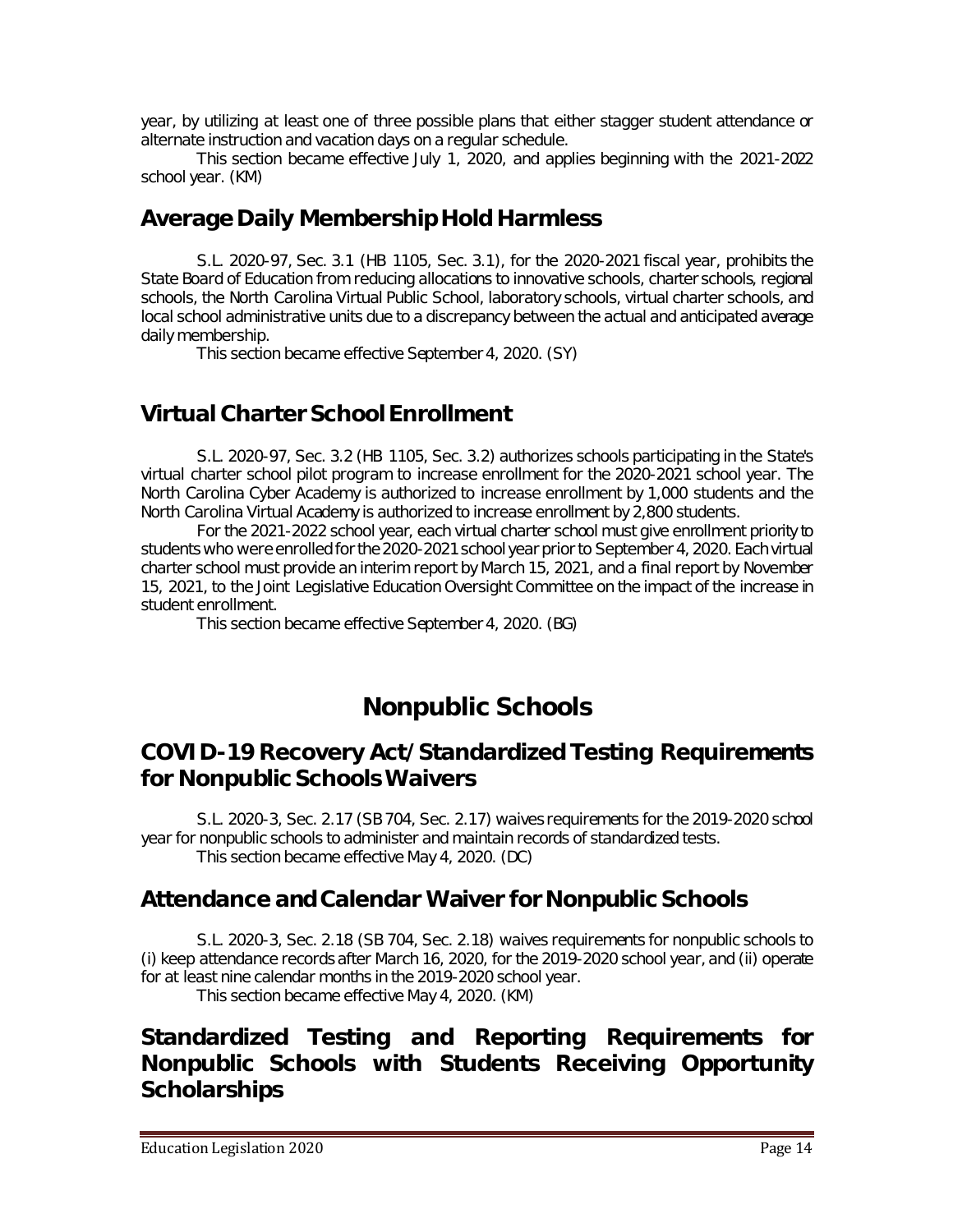S.L. 2020-3, Sec. 2.19 (SB 704, Sec. 2.19) establishes that nonpublic schools that accept eligible students receiving scholarship grants are not required to do any of the following for the 2019-2020 school year:

- $\triangleright$  Provide the eligible student's scores on standardized achievement tests to the parent or guardian.
- $\triangleright$  Administer a nationally standardized test or other nationally standardized equivalent measurement to any eligible students in grades three and higher.
- $\triangleright$  Submit standardized test performance data from the 2019-2020 school year to the State Education Assistance Authority (SEAA).
- $\triangleright$  For nonpublic schools enrolling more than 25 students whose tuition and fees are paid in whole or in part with a scholarship grant, the following: (i) report to SEAA on the aggregate standardized test performance of eligible students, and (ii) provide standardized test performance data from the 2019-2020 school year to an independent research organization.

This section became effective May 4, 2020. (SY)

### **Opportunity Scholarship Program Disbursement of Funds**

S.L. 2020-3, Sec. 2.20 (SB 704, Sec. 2.20) allows the State Education Assistance Authority to use carryforward funds from the Opportunity Scholarship Program to remit scholarship grant funds by October 1, 2020, to a nonpublic school that was unable to complete a parent endorsement for those funds for the spring semester of the 2019-2020 school year.

This section became effective May 4, 2020. (BG)

#### **COVID-19 Pandemic Alternative Education Options For Students With Disabilities**

S.L. 2020-4, Sec. 3.3(86) (HB 1043, Sec. 3.3(86), as enacted by S.L. 2020-97, Sec. 1.2, (HB 1105, Sec. 1.2)), provides additional funds to the State Education Assistance Authority to fund Personal Education Savings Accounts (PESAs) and Special Education Scholarships for Students with Disabilities (SWD Scholarships). Eligible students who (i) applied for these scholarships for the 2020-2021 school year within the established application deadlines and (ii) were not awarded scholarships as of September 4, 2020, must be awarded funds for the fall semester of the 2020- 2021 school year only. If feasible, any remaining scholarship funds must be distributed to additional eligible students under the same conditions.

Students awarded PESAs with these funds will not receive priority in the award of future PESA scholarships. Students awarded SWD Scholarships will be deemed to meet the public school enrollment requirements for eligibility for SWD Scholarships in the 2021-2022 school year, but will not receive priority in the award of those scholarships.

This subdivision became effective September 4, 2020. (KM)

#### **COVID-19 Immunity for Nonpublic Schools**

S.L. 2020-49, Sec. 10 (SB 113, Sec. 10) grants limited immunity to nonpublic schools for claims related to tuition and fees paid for the 2019-2020 academic year that arise from alleged acts or omissions by the school between March 10 and July 1, 2020, in response to COVID-19. The immunity can be asserted if the alleged acts or omissions were reasonably related to protecting the public health, safety, or welfare in response to COVID-19 executive orders or guidance from the Centers for Disease Control and Prevention, and if the nonpublic school offered remote learning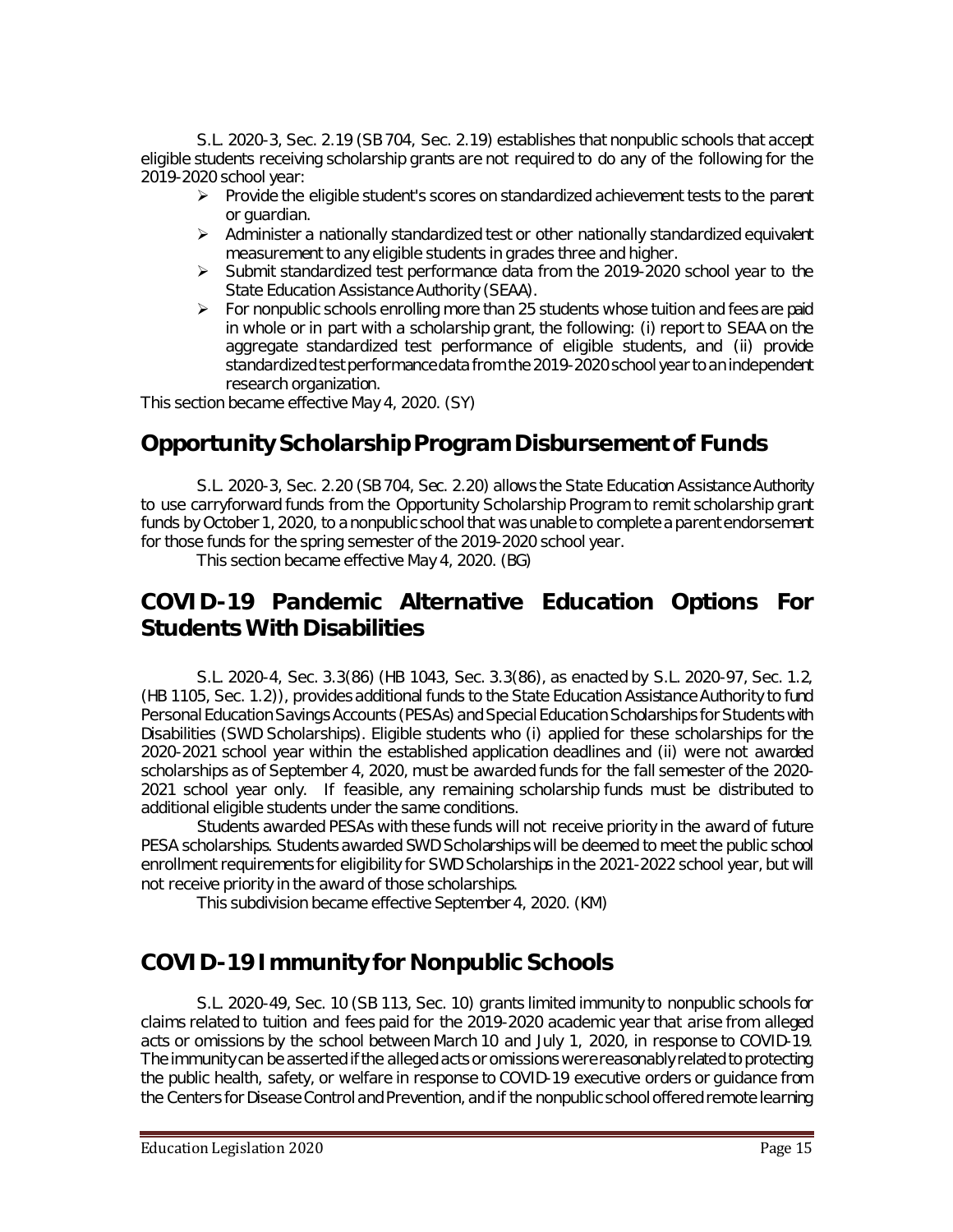options for students to complete the academic year. The immunity cannot be asserted for losses or damages resulting solely from breach of an express contractual provision that allocated pandemic liability, or if the losses or damages were caused by an act or omission that was in bad faith or malicious.

This section became effective June 29, 2020, and applies to actions commenced on or after that date. (KM)

### **Changes to the Opportunity Scholarship Grant Program**

S.L. 2020-97, Sec. 3.3 (HB 1105, Sec. 3.3) makes several changes to the Opportunity Scholarship Grant Program (Program).

**Remove Cap on K-1 Grade Funds** – This section removes the cap on the amount of funds that can be used to award scholarship grants to eligible students entering kindergarten or first grade. For the 2020-2021 school year, from the funds that are made available by the removal of the restriction, the State Education Assistance Authority must award scholarship grants for the 2020 fall semester to provide alternative educational options during the COVID-19 pandemic to eligible students who had applied for the scholarship grants for the 2020-2021 school year but had not been awarded scholarship grants as of September 4, 2020.

**Change to Income Eligibility Threshold** – This section also requires that a student eligible for the Program must reside in a household with an income level not in excess of 150% of the amount required for the student to qualify for the federal free or reduced-price lunch program.

This section became effective September 4, 2020. The removal of the cap on K-1 grade funds applies beginning with applications for scholarship grants for the 2020-2021 school year. The income eligibility change applies beginning with applications for scholarship grants for the spring semester of the 2020-2021 school year. (DC)

# **Higher Education**

#### **Transforming Principal Preparation Grant Program Requirements**

S.L. 2020-3, Sec. 2.24 (SB 704, Sec. 2.24) provides that the school leader clinical practice requirement under G.S. 116-209.72(a)(2)e. will be deemed completed for the 2019-2020 school year if the candidate (i) completed as much time in the clinical practice as practicable prior to March 10, 2020, and (ii) has been engaged in school leader duties as practicable while the school is closed for the remainder of the 2019-2020 school year.

Additionally, a grant recipient must not have grant funds retrieved for failure to require school leader candidates to complete a full-time paid clinical practice of at least five months and 750 hours in duration as part of the program during the 2019-2020 academic year.

This section became effective May 4, 2020. (BG)

# **Extend Grant Term for NC Transforming Principal Preparation Program**

S.L. 2020-49, Sec. 9 (SB 113, Sec. 9) extends the maximum grant term for a grant awarded under the NC Transforming Principal Preparation Program from 5 years to 6 years.

This section became effective July 1, 2020, and applies to grants awarded or renewed on or after that date. (DC)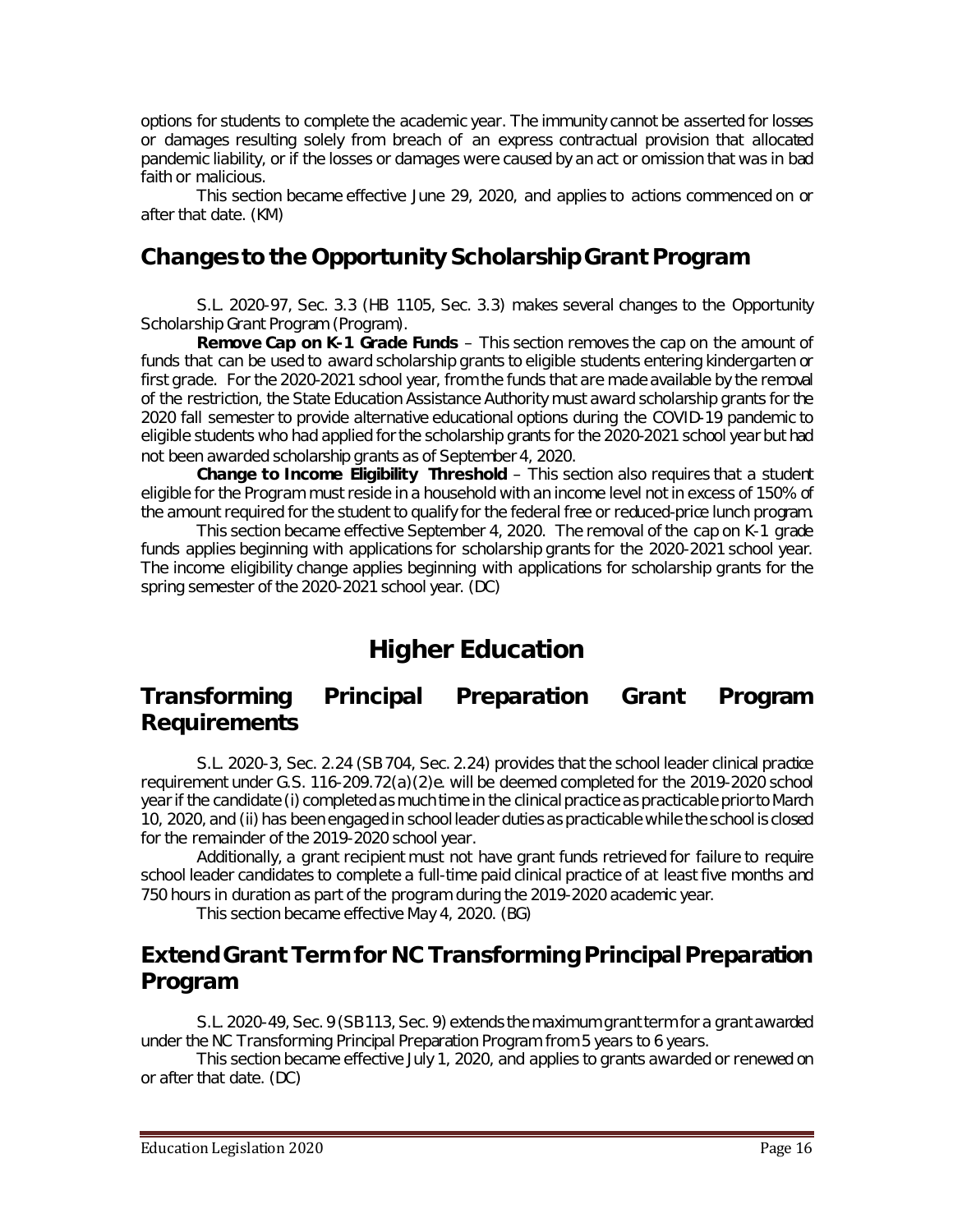### **UNC System Office/Create Searchable Database of Military Credit Equivalencies**

S.L. 2020-78, Sec. 3.2 (SB 681, Sec. 3.2) requires The University of North Carolina System Office, in collaboration with the North Carolina Community College System through the Military Credit Advisory Council, to create a searchable database of military credit equivalencies to complete the initial phase of military credit evaluations.

This section became effective July 1, 2020. (KM)

# **NC Patriot Star Family Scholarship Program**

S.L. 2020-97, Sec. 3.4 (HB 1105, Sec. 3.4) provides funding in the form of grants to the Patriot Foundation and the Marine Corps Scholarship Foundation, Inc., (nonprofits) to establish the North Carolina Patriot Star Family Scholarship Program (Program) for postsecondary scholarships for eligible children and spouses of certain qualifying veterans and members of the Armed Forces.

The following criteria must be met for award of a scholarship by the nonprofits:

- $\triangleright$  Children An eligible child must meet the following criteria:
	- Attend or be accepted to enroll in an eligible postsecondary institution.
	- Be a legal resident of the State when the scholarship documentation is completed. For children claimed as a dependent by their parent, residency can be established based on the parent being an active duty service member permanently stationed in the State.
	- Have complied with the requirements of the Selective Service System.
	- Have a parent who is a veteran or a currently serving member of the Armed Forces that meets both of the following criteria:
		- o One of the following residency conditions:
			- A resident of the State at the time of scholarship documentation completion.
			- A resident of the State at the time of service entrance.
			- **Permanently stationed in the State at the time of death.**<br> **Paractive duty service member permanently stationed in**
			- An active duty service member permanently stationed in the State at the time of scholarship documentation completion.
		- o One of the following service conditions:
			- A service member killed in action or the line of duty, or who died of wounds or other causes not due to willful misconduct during a period of war or national emergency.
			- A service member who died of service-connected injuries, wounds, illness, or other causes incurred or aggravated while enlisted during a period of war or national emergency.
			- A service veteran who incurred traumatic injuries or wounds or sustained a major illness while enlisted during a period of war or national emergency and is receiving compensation for a wartime service-connected disability of at least fifty percent (50%).
			- A current service member who incurred traumatic injuries or wounds or sustained a major illness while enlisted during a period of war or national emergency.
- $\triangleright$  Spouse An eligible spouse must meet the following criteria:
	- Attend or be accepted to enroll in an eligible postsecondary institution.
	- Be a legal resident of the State when the scholarship documentation is completed.
	- Have complied with the requirements of the Selective Service System.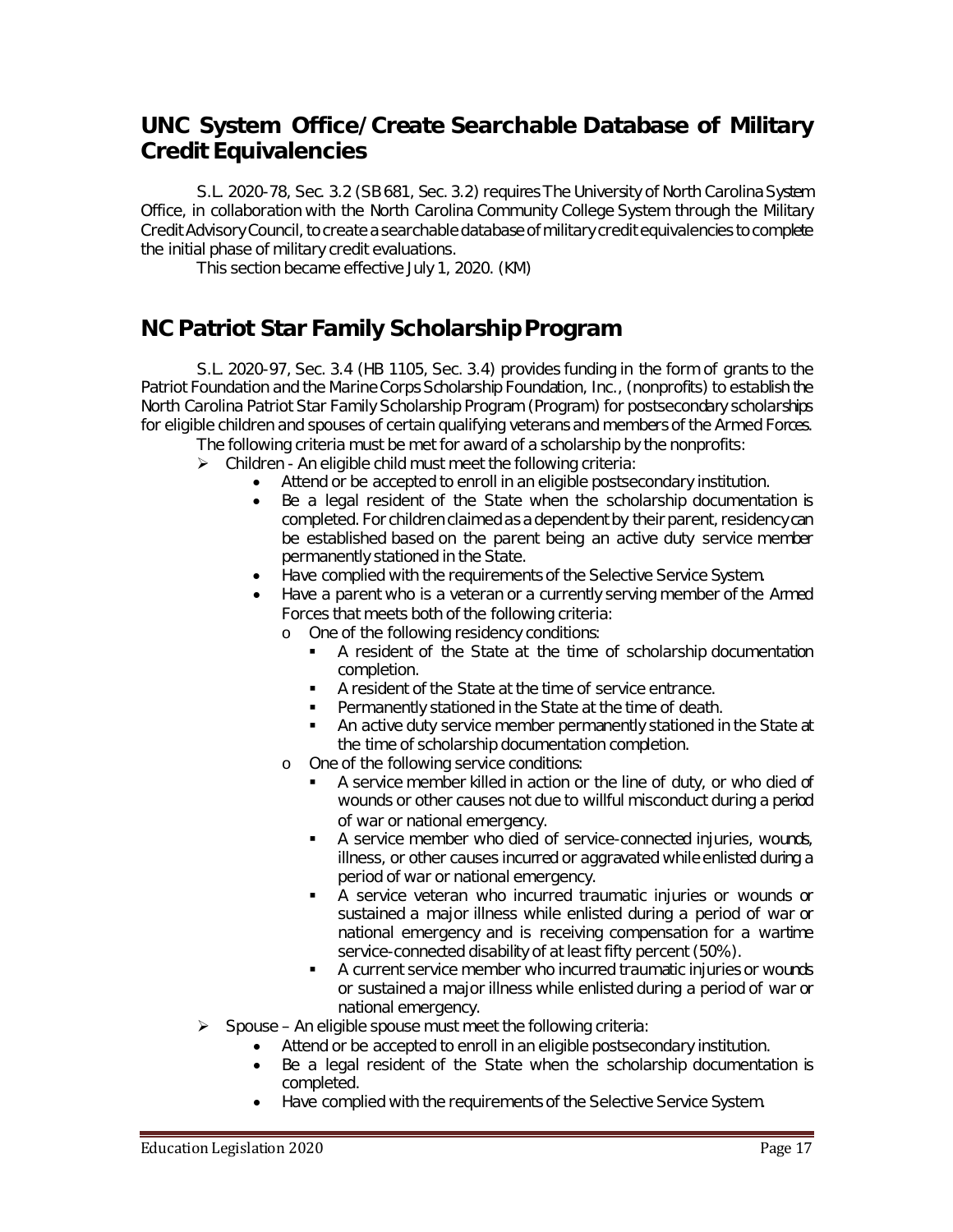• Was married to a service member killed in action or in the line of duty, or died of wounds or other causes not due to the service member's willful misconduct during a period of war or national emergency.

The nonprofits must establish criteria for administration of the Program. A scholarship awarded to an eligible child or spouse must not exceed the cost of attendance at the eligible postsecondary institution and must be reduced by other scholarships and grants covering costs of attendance. The nonprofits must each report to the Joint Legislative Education Oversight Committee and the Fiscal Research Division on the use of State funds and activities related to the Program administration by April 1, 2021.

This section became effective September 4, 2020. (KM)

# **Community Colleges**

### **Community College Tuition Waiver for Students in Apprenticeship Programs**

S.L. 2020-3, Sec. 2.27 (SB 704, Sec. 2.27) allows a student who has been unable to continue participation in a pre-apprenticeship or apprenticeship program due to the COVID-19 emergency to be eligible for a tuition waiver for community college courses in the student's documented plan of study related to a job-specific occupational or technical skill until December 31, 2020.

This section became effective May 4, 2020. (SY)

# **Education in Prisons**

S.L. 2020-54 (HB 463) removes the restriction that prohibited funds appropriated for community college courses for prison inmates from being used for Associate of Arts, Associate of Science, and Associate of General Education degrees.

This act became effective July 1, 2020. (BG)

# **Universities**

# **Modifications Related to Educator Preparation Programs**

S.L. 2020-3, Sec. 2.22 (SB 704, Sec. 2.22) makes the following changes for Educator Preparation Programs (EPPs):

- $\triangleright$  Waiver of Minimum EPP Admission Requirements. The following minimum requirements for EPP admissions are waived for the 2020-2021 academic year:
	- The admissions testing requirement.<br>• The individual grade point average
	- The individual grade point average (GPA) requirement of at least a 2.7, provided the student has at least a 2.7 before beginning a clinical internship.
	- The cohort GPA requirement of at least a 3.0.
- $\triangleright$  Waiver of EPP Student Clinical Internship Requirement. The EPP required clinical internship for Spring 2020 is deemed completed under certain conditions, including that the student meets the requirements on the certificate of teacher capacity and continues to work with a school to engage in remote learning as practicable.
- $\triangleright$  Pedagogy Assessments for Certain Teacher Candidates. Students whose clinical internships are deemed completed for Spring 2020 cannot be required by the State Board of Education (SBE) to complete a pedagogy assessment as a requirement for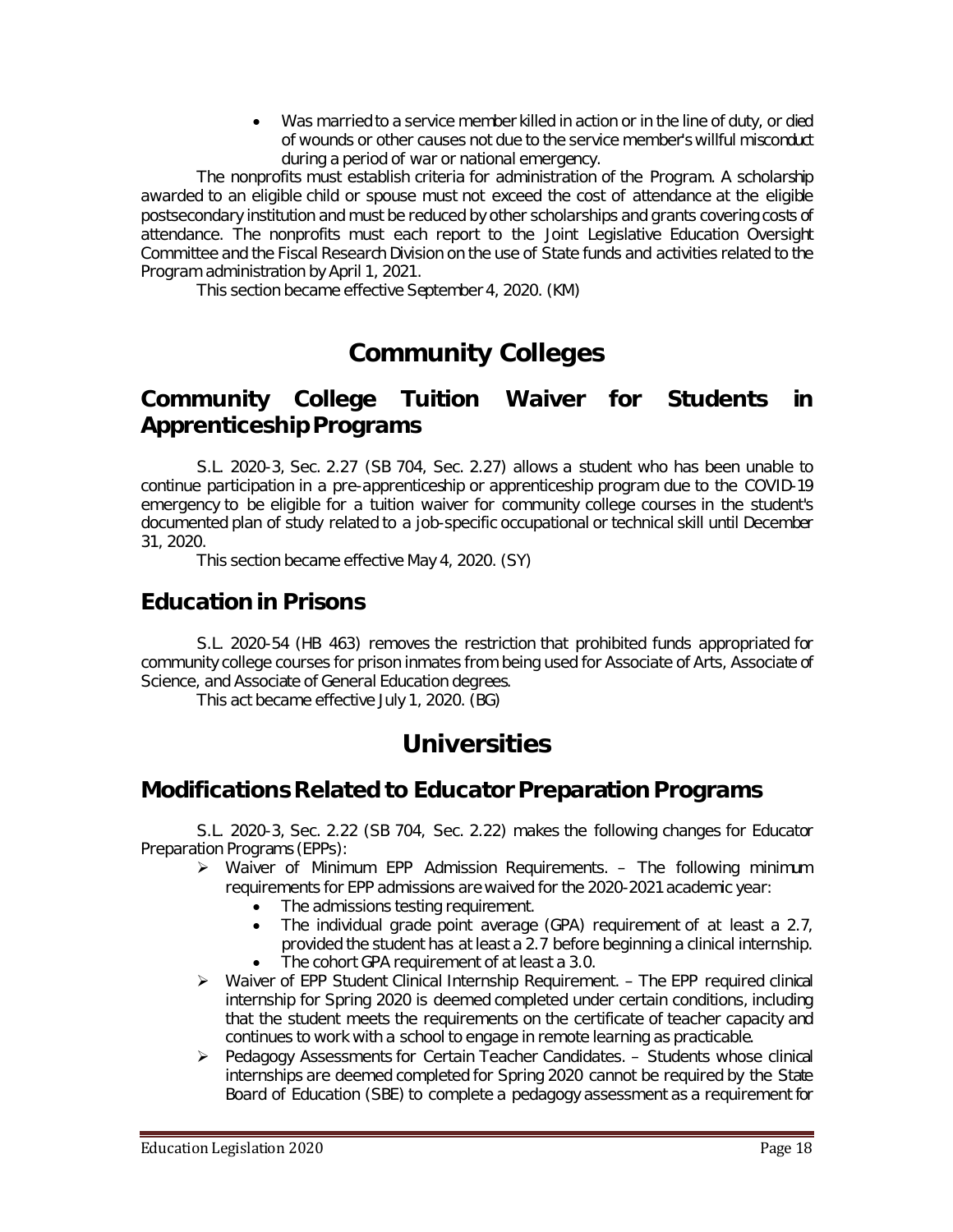completion of the EPP program for the 2019-2020 academic year. Those students will be required to attempt the pedagogy assessment by the end of their first year of licensure and must pass the assessment by the end of their third year of licensure.

- $\triangleright$  Waiver of the Report of Certain EPP Performance Data. In submitting data to the SBE for the purposes of performance standards in 2020, EPPs are only required to report data that is practicably available from the 2019-2020 academic year, due to the lack of student assessment data and the closure of schools for in-person instruction.
- $\triangleright$  Use of Certain EPP Data Prohibited in Assigning Sanctions. The SBE is prohibited from considering data related to the 2019-2020 school year that was not practicably available when assigning sanctions to an EPP.
- $\triangleright$  Suspension of EPP Report Card Publication. Publication of EPP report cards on the SBE Web site for the 2019-2020 academic year is suspended. The SBE must, however, report the information to the Joint Legislative Education Oversight Committee. This section became effective May 4, 2020. (KM)

# **School Administrator Preparation Programs**

S.L. 2020-3, Sec. 2.23 (SB 704, Sec. 2.23) allows certain statutory requirements for a school administrator enrolled in a school administrator preparation program that meets the approval standards established by the State Board of Education to be deemed completed for the 2019-2020 academic year.

The requirement that a candidate complete a year-long internship is deemed completed under the following conditions: (i) the candidate completed as much time in the internship as practicable before March 10, 2020,(ii) the candidate would be unable to complete the preparation program by August 15, 2020, unless the internship is deemed completed, (iii) the candidate was engaged in administrative duties as practicable while schools were closed for the remainder of the 2019-2020 school year, and (iv) the candidate has otherwise met the competencies identified in the certification of capacity utilized by the preparation program.

The candidate must complete a portfolio for emerging leaders to demonstrate the application of his or her training to actual school needs and training to the extent practicable prior to the completion of the preparation program.

This section became effective May 4, 2020. (SY)

# **Waiver of Interest Charges on UNC Student Debt**

S.L. 2020-3, Sec. 2.28 (SB 704, Sec. 2.28) prohibits a constituent institution from accruing or charging interest to a past due account receivable held by a student between March 13, 2020, and September 15, 2020.

This section became effective May 4, 2020. (BG)

# **Extension of UNC Report Dates**

S.L. 2020-3, Sec. 2.29 (SB 704, Sec. 2.29) provides an additional 60 days to the Board of Governors of The University of North Carolina (BOG) to submit the following reports to the Joint Legislative Education Oversight Committee (JLEOC):

- $\triangleright$  The annual report due by April 15 each year on teacher education efforts at The University of North Carolina.
- $\triangleright$  The annual report due by April 15 each year on the supply and demand of school administrators to determine the number of school administrators to be trained in school administrator training programs within the constituent institutions of The University of North Carolina in each year of the fiscal biennium.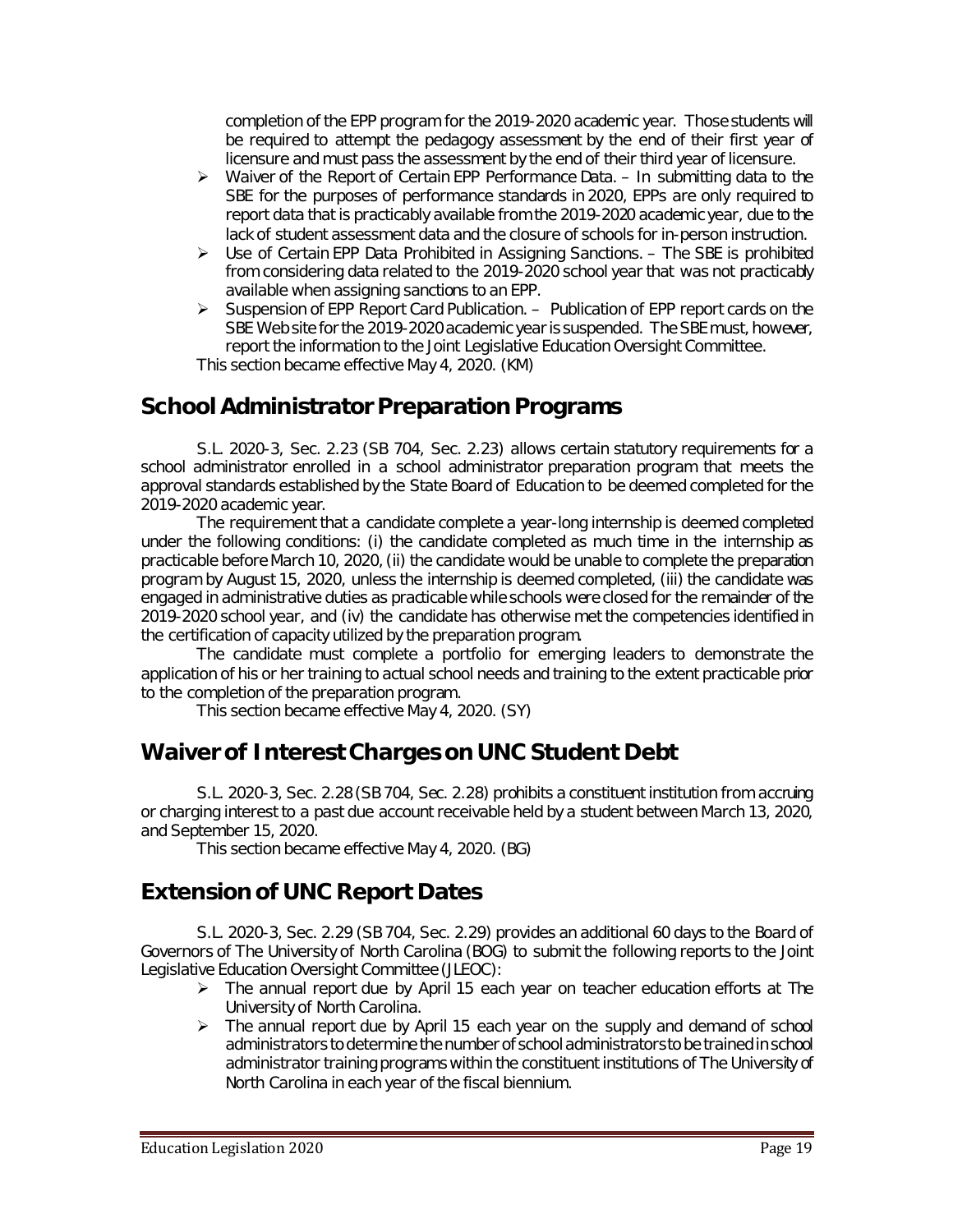$\triangleright$  The biennial report due by May 15 every two years on the goals for State operated health professional schools that offer training programs for licensure or certification of physician assistants, nurse practitioners, and nurse midwives for increasing the percentage of the graduates of those programs who enter clinical programs and careers in primary care.

This section also allows the BOG until June 15, 2020, to submit its annual report on the UNC-NCCCS 2+2 E-Learning Initiative which is due by April 15 each year to the JLEOC, the State Board of Education (SBE), the Office of State Budget and Management, and the Fiscal Research Division. Finally, this section allows The University of North Carolina System Office until June 15, 2020, to submit its annual report on the UNC-NCCCS Joint Initiative for Teacher Education and Recruitment which is due by April 15 each year to the SBE, the BOG, the State Board of Community Colleges, the Education Cabinet, the JLEOC, and the Office of State Budget and Management.

This section became effective May 4, 2020. (DC)

### **NCSU/NC A&T Matching Funds/Umstead Act**

S.L. 2020-26, Sec. 3 (HB 472, Sec. 3) allows the sale of dairy products at facilities owned by North Carolina Agricultural and Technical State University (NC A&T), if the products are produced by the University Farm at NC A&T and any profits from the sales are used to support the Agricultural Research Program and the College of Agricultural and Environmental Sciences at NC A&T.

This section became effective July 1, 2020. (DC)

#### **Authorize Morganton Campus of the North Carolina School of Science and Mathematics**

S.L. 2020-31, Sec. 1 (HB 1136, Sec. 1) authorizes the Board of Trustees of the North Carolina School of Science and Mathematics (NCSSM) to establish a western campus of NCSSM located in Morganton, North Carolina.

This section became effective July 1, 2020. (SY)

### **Repeal of Mandatory Board of Governors Review of Certain UNC Human Resources Actions**

S.L. 2020-56, Sec. 1 (HB 1096, Sec. 1) repeals the requirement that the Board of Governors monitor the following human resources actions taken at constituent institutions or The University of North Carolina System Office: (i) nonlegislative annual employee salary increases of 5% or more granted to employees that have annual salaries of \$100,000 or more, or would have salaries at or above \$100,000 after the salary increase and (ii) new personnel positions created having annual salaries of \$70,000 or more.

This section became effective June 30, 2020. (SY)

# **UNC Laboratory School Modifications/Funds**

- S.L. 2020-56, Sec. 2 (HB 1096, Sec. 2) makes the following changes to laboratory schools:
- $\triangleright$  Requires nine laboratory schools to be established, but allows a constituent institution to operate more than one laboratory school. This section changes requirements on when schools must open by, requiring six to be opened by the 2020-2021 school year, and an additional three by the 2022-2023 school year.
- $\triangleright$  Provides laboratory schools, in addition to other granted immunities, the same immunities granted under Chapter 115C to local boards of education.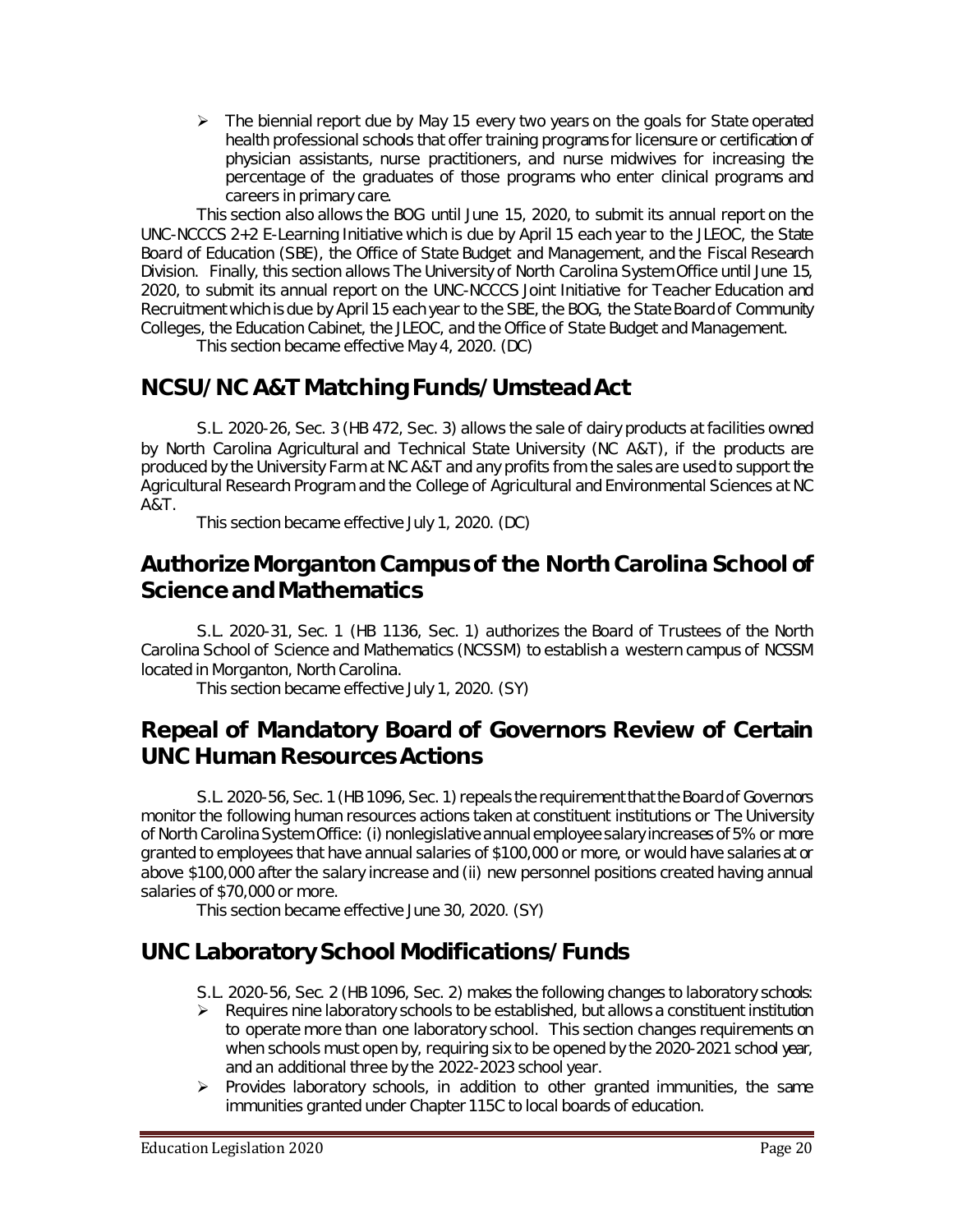- $\triangleright$  Authorizes a laboratory school to be renewed for additional five-year terms even if the LEA criteria are not met, if the governing Subcommittee finds the school is successfully meeting its mission. This section also authorizes the governing Subcommittee to terminate the operation of a laboratory school at any time for failing to meet expected progress.
- Requires the Board of Governors and State Board of Education to jointly develop maximum cost standards for facilities and services an LEA can provide a laboratory school. Laboratory schools have the ability to request any of the following to be provided by an LEA, who will be required to provide the services based on those cost standards: facilities, transportation, food services, and student services.

 $\triangleright$  Makes a conforming change to provide transportation funding to laboratory schools. These changes apply beginning with the 2021-2022 school year, and apply to leases and agreements entered on or after June 30, 2020. The changes do not apply to existing leases, contracts, or agreements, unless mutually modified by the parties.

Section 2 also makes the following changes regarding laboratory school admissions and student assignment:

- $\triangleright$  Allows a child of a laboratory school employee to be eligible to attend the school.
- $\triangleright$  Allows a laboratory school to enroll students not meeting any of the statutory criteria after March 1 annually if the school does not reach enrollment capacity by that date. The number of students admitted under this provision would be capped at 20% of total capacity.
- $\triangleright$  Requires reasonable efforts to be made by the laboratory school to reflect the demographics of the general population of the LEA within one year of opening. These changes become effective with the 2020-2021 school year.

Section 2 also transfers \$200,000 from funds provided for the Future Teachers of North Carolina program to the Laboratory School Program for support services for the 2020-2021 school year.

Except as otherwise provided, this section became effective June 30, 2020. (BG)

### **Extend Report Date for UNC Board of Governors Planning Task Force**

S.L. 2020-56, Sec. 3 (HB 1096, Sec. 3) gives the UNC Board of Governors Planning Task Force an extension until July 30, 2020, to submit its report containing the UNC System Plan and any legislative recommendations to the Joint Legislative Capital Improvements Oversight Committee and the Fiscal Research Division.

This section became effective June 30, 2020. (DC)

# **Modify Future Teachers of North Carolina**

S.L. 2020-56, Sec. 4 (HB 1096, Sec. 4) changes the structure of the Future Teachers of North Carolina program from a high school-based course developed with a college partner to a symposium-based program administered by the Future Teachers of North Carolina Advisory Council that introduces high school students to the teaching profession.

This section became effective June 30, 2020. (KM)

# **Modifications to the NC Teaching Fellows Program**

S.L. 2020-56, Sec. 5 (HB 1096, Sec. 5) adjusts the number of institutions of higher education to be selected to participate in the North Carolina Teaching Fellows Program from five to up to eight that represent a diverse selection of institutions within The University of North Carolina system and private postsecondary institutions operating in the State.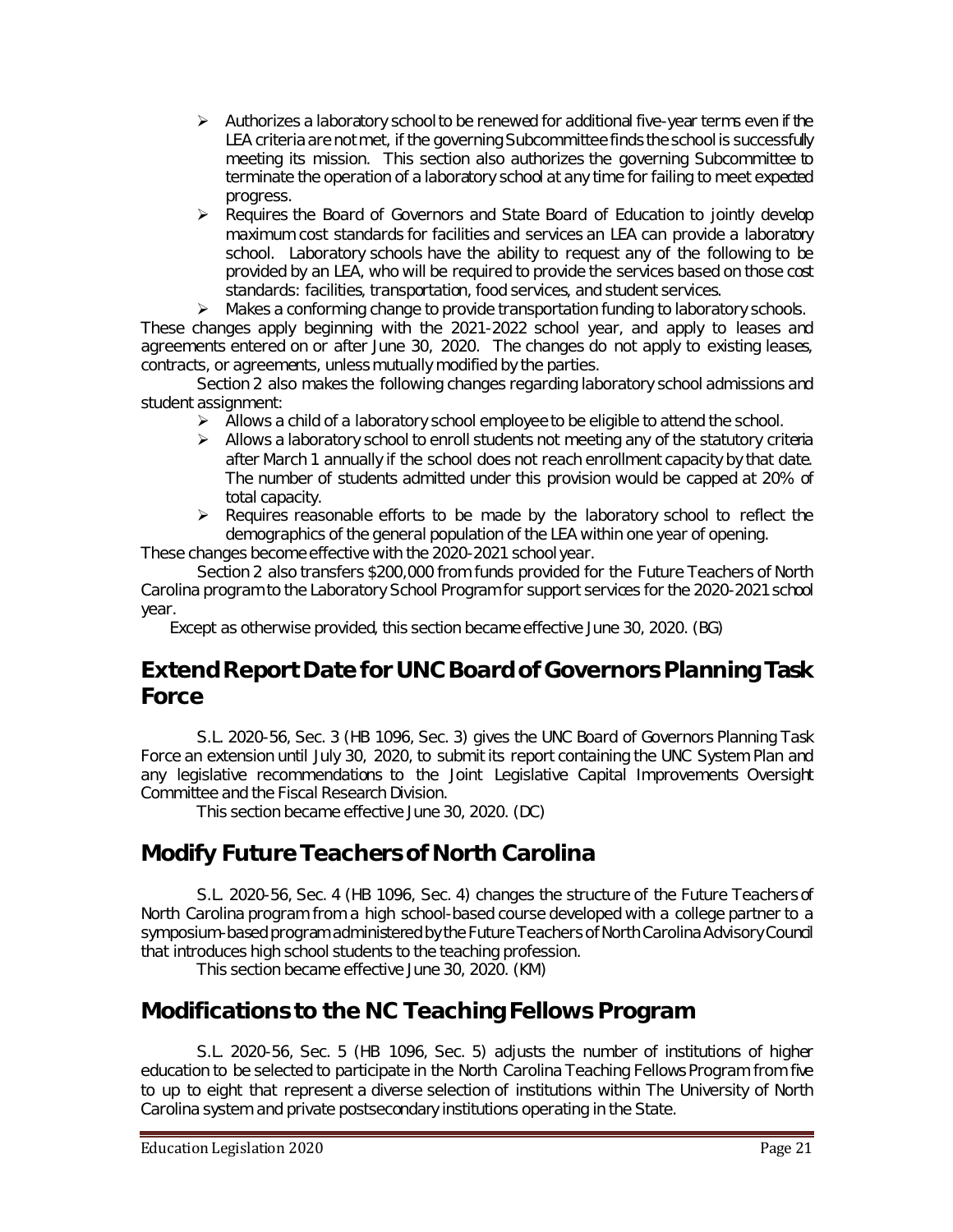This section also raises the amount provided for all program participants to participate in the New Teacher Support Program from \$2,000 to \$2,200, with a priority for teachers serving in low-performing schools.

The increase in Teaching Fellows institutions applies to the award of forgivable loans beginning with the 2022-2023 school year, and the increase in per-student Teaching Fellows funding for the New Teacher Support Program became effective July 1, 2020. (SY)

### **Millennial Campus Designation for UNC-Affiliated Institutions**

S.L. 2020-56, Sec. 8 (HB 1096, Sec. 8) allows an affiliated institution of The University of North Carolina to have real property designated as a "Millennial Campus" of that affiliated institution.

This section became effective June 30, 2020. (DC)

#### **Immunity for Institutions of Higher Education for Claims Related to COVID-19 Closures for Spring 2020**

S.L. 2020-70 (SB 208) creates a new Article in the General Statutes granting limited immunity for institutions of higher education (IHEs) for claims related to tuition and fees paid for the spring 2020 semester that arise from alleged acts or omissions by the IHE in response to COVID-19. IHEs can assert this immunity if the alleged acts or omissions were reasonably related to protecting the public health, safety, or welfare in response to COVID-19 executive orders or guidance from the Centers for Disease Control and Prevention, and if the IHE offered remote learning options for students to complete spring semester coursework.

IHEs cannot assert this immunity for losses or damages resulting solely from the breach of an express contractual provision that allocated liability in the event of a pandemic, or if the losses or damages were caused by an act or omission that was in bad faith or malicious.

This Article is limited to alleged acts or omissions occurring between March 10, 2020, and June 1, 2020. Additionally, provisions in the Article are severable if a court invalidates certain sections.

This act became effective July 1, 2020, and applies to all actions commenced on or after March 27, 2020. (SY)

# **UNC Report on State Budget Allocations and Policies**

S.L. 2020-78, Sec. 3.1 (SB 681, Sec. 3.1) directs the Board of Governors of The University of North Carolina to report by February 1 of each year to the Joint Legislative Education Oversight Committee, the Senate Appropriations Committee on Education/Higher Education, the House of Representatives Appropriations Subcommittee on Education, and the Fiscal Research Division of the General Assembly on the actions and adjustments necessary to its budgetary policies, regulations, and standards that result from the Current Operations Appropriations Act for the administration and operation of The University of North Carolina and the distribution of State and federal funds to its constituent institutions. This report must include at least the following information for each constituent institution:

- $\triangleright$  Guidelines related to State salaries of The University of North Carolina employees, including range, median, and mean of faculty salaries at the institution.
- $\triangleright$  Budget allocations and reductions, including for operating expenses and specific programs.
- > Distribution of additional State allocations for enrollment funding.
- $\triangleright$  Use of State funds and budget flexibility.
- $\triangleright$  Availability of federal funds.
- $\triangleright$  Tuition and fees.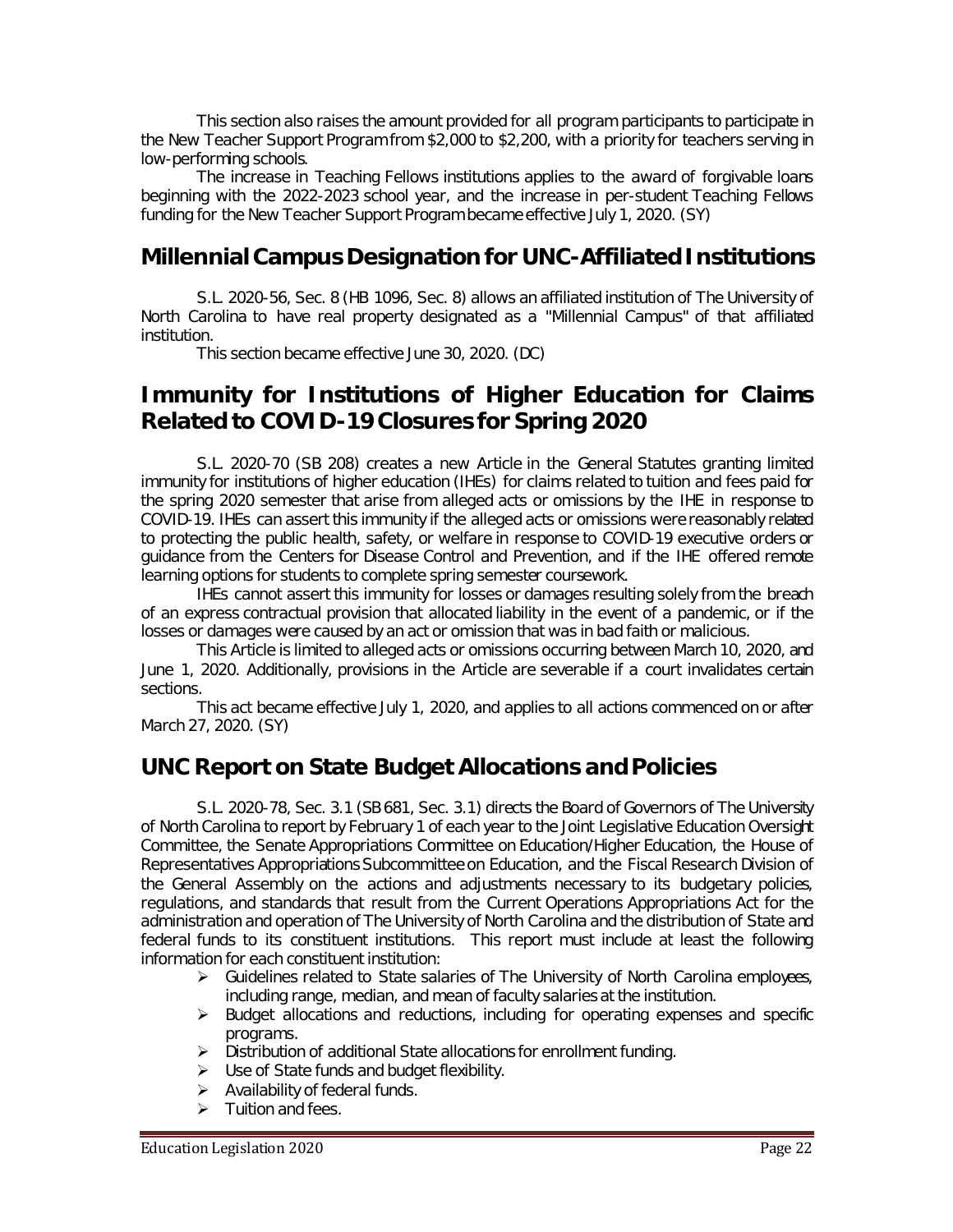- $\triangleright$  Composition of the student population at the constituent institution, including headcount enrollment and full-time student enrollment for both undergraduate and graduate students, and aggregate data on residency status, median household income, gender, race, and ethnicity.
- $\triangleright$  Student retention and graduation rates.
- $\triangleright$  Postsecondary educational attainment rate at the constituent institution, including comparison to statewide data.
- $\triangleright$  A comparison to prior fiscal year expenditures and appropriations.

This section became effective July 1, 2020. (DC)

# **Need-Based Scholarships for Dependents of Veterans and Active Duty Military**

S.L. 2020-78, Sec. 3A.1 (SB 681, Sec. 3A.1) creates the following two additional criteria that a student can meet to be eligible to receive a need-based scholarship to attend a private institution of higher education: (i) be the dependent relative of a veteran abiding in North Carolina if the relative lives with the veteran and provides the private institution a letter of intent to establish residency in North Carolina, and (ii) be the dependent relative of an active duty member of the Armed Forces abiding in North Carolina because of active military duty while the relative lives with the active duty member.

This section became effective July 1, 2020, and applies beginning with the award of scholarships for the 2021-2022 school year. (SY)

# **Expansion of Authority for UNC to Designate Counsel**

S.L. 2020-97, Sec. 3.6 (HB 1105, Sec. 3.6) allows the Board of Governors (BOG) of The University of North Carolina (UNC) to authorize the President of UNC to designate legal counsel, including private counsel, as the President deems necessary to represent the interests of the BOG, UNC, any constituent institution, or officer or employee of UNC in any matter in or before any court or agency in North Carolina, any other state, or the United States. This authority includes the discretion to determine if legal representation in any matter is provided by the Attorney General's office, attorneys employed on the legal affairs staff of UNC, private counsel, or any combination. When the President employs counsel in addition to or other than the Attorney General, the President may designate the lead counsel that will have final decision-making authority with respect to representation, counsel, or service for UNC.

This section became effective September 4, 2020. (SY)

# **Studies**

# **Referrals to Departments, Agencies, Etc.**

#### **Plasma Games Pilot Program**

S.L. 2020-4, Sec. 4.2D (HB 1043, Sec. 4.2D), as enacted by S.L. 2020-80, Sec. 1.1.(e) (HB 1023, Sec. 1.1.(e)), establishes a pilot program for the 2020-2021 school year to promote access to innovative digital and personalized learning solutions for high school students that bridge the gap between chemistry and physical science classes and career and technical education (CTE) career pathways. The pilot program will be administered by the Office of Science, Technology, and Innovation (the Office) in the Department of Commerce. Participating local school administrative